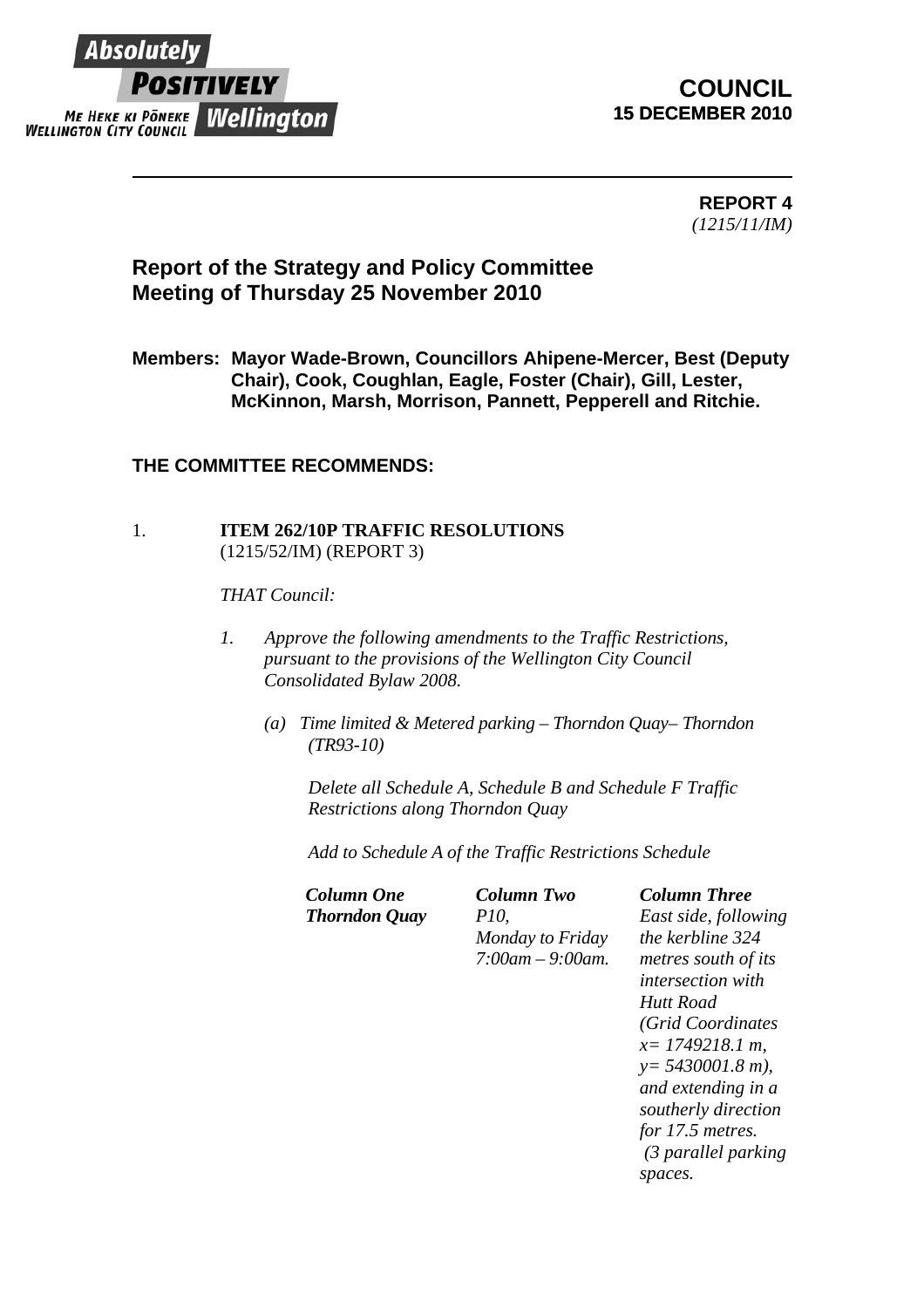| <b>Thorndon Quay</b> | P5,<br>Monday to Friday<br>7:00am - 9:00am.                                           | East side, following<br>the kerbline 450.5<br>metres south of its<br>intersection with<br>Hutt Road<br>(Grid coordinates<br>$x=$ 1749218.1 m,<br>$y = 5430001.8$ m),<br>and extending in a<br>southerly direction<br>for 17.5 metres.<br>(3 parallel parking<br>spaces) |
|----------------------|---------------------------------------------------------------------------------------|-------------------------------------------------------------------------------------------------------------------------------------------------------------------------------------------------------------------------------------------------------------------------|
| <b>Thorndon Quay</b> | P5,<br>Monday to Friday<br>9:00am - 6:00pm,<br>Saturday to Sunday<br>8:00am - 6:00pm. | East side, following<br>the kerbline 542.5<br>metres south of its<br>intersection with<br><b>Hutt Road</b><br>(Grid coordinates<br>$x=$ 1749218.1 m,<br>$y = 5430001.8 m$ ),<br>and extending in a<br>southerly direction<br>for 8.5 metres.                            |
| <b>Thorndon Quay</b> | <i>P5</i> .<br>Monday to Sunday<br>7:00am - 6:00pm.                                   | East side, following<br>the kerbline 624.5<br>metres south of its<br>intersection with<br><b>Hutt Road</b><br>(Grid coordinates<br>$x=$ 1749218.1 m,<br>$y = 5430001.8$ m),<br>and extending in a<br>southerly direction<br>for 6 metres.                               |
| <b>Thorndon Quay</b> | P5,<br>Monday to Sunday<br>8:00am - 6:00pm.                                           | Northwest side,<br>following the<br>kerbline 53.5 metres<br>northeast of its<br>intersection with<br><b>Moore Street</b><br>(Grid coordinates<br>$x=1749216.8 m$ ,<br>$y = 5429067.3 m$ ),<br>and extending in a<br>north-easterly<br>direction for 24<br>metres.       |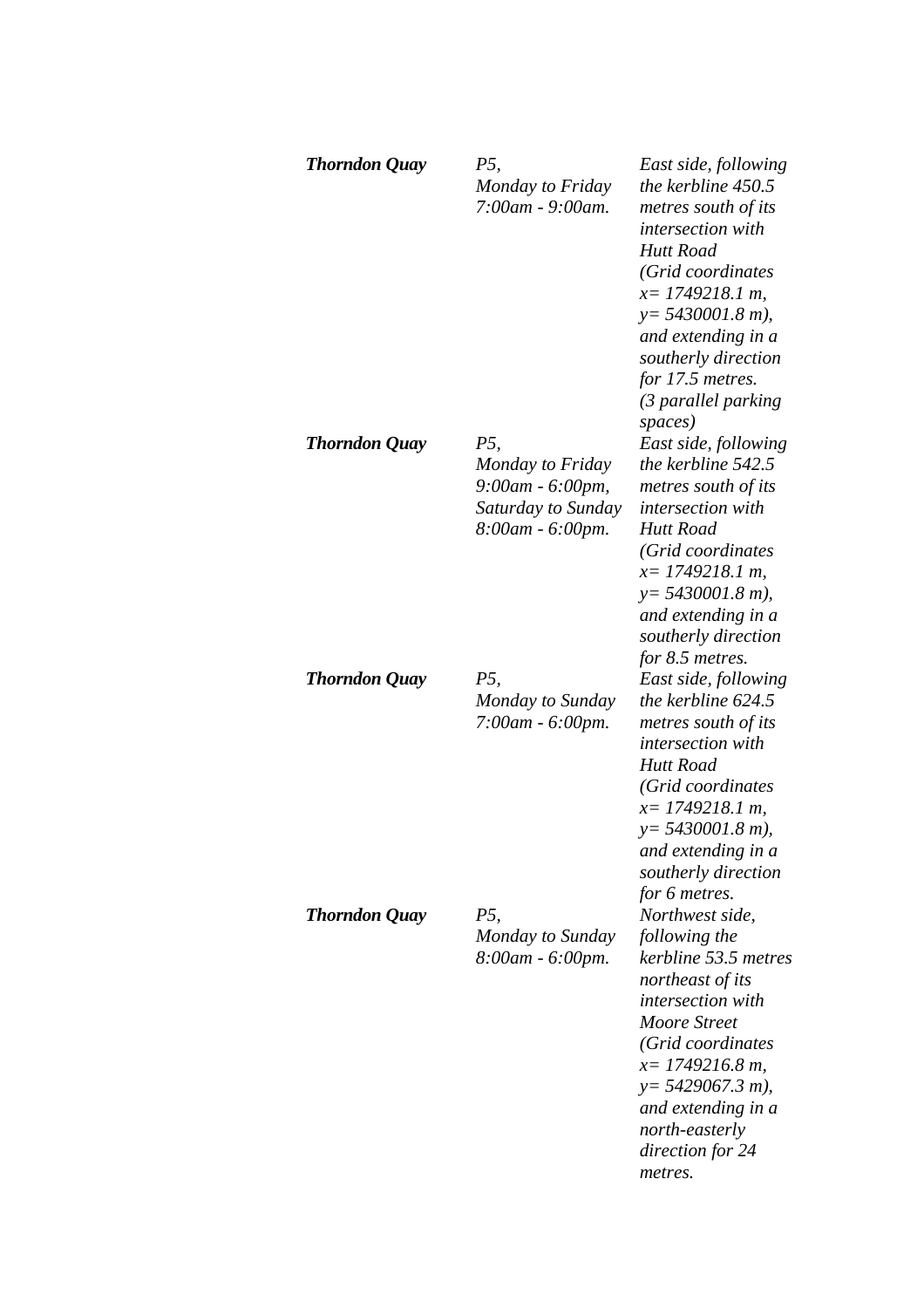#### *Thorndon Quay P30,*

*Monday to Sunday 8:00am - 6:00pm.*

*Northwest side, following the kerbline 162.5 metres northeast of its intersection with Moore Street (Grid coordinates x= 1749216.8 m, y= 5429067.3 m), and extending in a north-easterly direction for 18.5 metres. (3 parallel parking spaces)* 

## *Add to Schedule B of the Traffic Restrictions Schedule*

| <b>Column One</b><br><b>Thorndon Quay</b> | <b>Column Two</b><br>Bus stop, | <b>Column Three</b><br>East side, following  |
|-------------------------------------------|--------------------------------|----------------------------------------------|
|                                           | at all times.                  | the kerbline $1102.5$<br>metres south of its |
|                                           |                                | <i>intersection with</i>                     |
|                                           |                                | <b>Hutt Road</b>                             |
|                                           |                                | (Grid coordinates                            |
|                                           |                                | $x=$ 1749218.1 m,                            |
|                                           |                                | $y = 5430001.8$ m),                          |
|                                           |                                | and extending in a<br>south-westerly         |
|                                           |                                | direction for 19                             |
|                                           |                                | metres.                                      |
| <b>Thorndon Quay</b>                      | Bus stop,                      | East side, following                         |
|                                           | at all times.                  | the kerbline 1285.5                          |
|                                           |                                | metres south of its                          |
|                                           |                                | intersection with                            |
|                                           |                                | <b>Hutt Road</b>                             |
|                                           |                                | (Grid coordinates                            |
|                                           |                                | $x=$ 1749218.1 m,                            |
|                                           |                                | $y = 5430001.8$ m),                          |
|                                           |                                | and extending in a                           |
|                                           |                                | southerly direction                          |
| <b>Thorndon Quay</b>                      | Bus stop,                      | for 23 metres<br>East side, following        |
|                                           | at all times.                  | the kerbline 1314.5                          |
|                                           |                                | metres south of its                          |
|                                           |                                | intersection with                            |
|                                           |                                | <b>Hutt Road</b>                             |
|                                           |                                | (Grid coordinates                            |
|                                           |                                | $x=$ 1749218.1 m,                            |
|                                           |                                | $y = 5430001.8 m$ ,                          |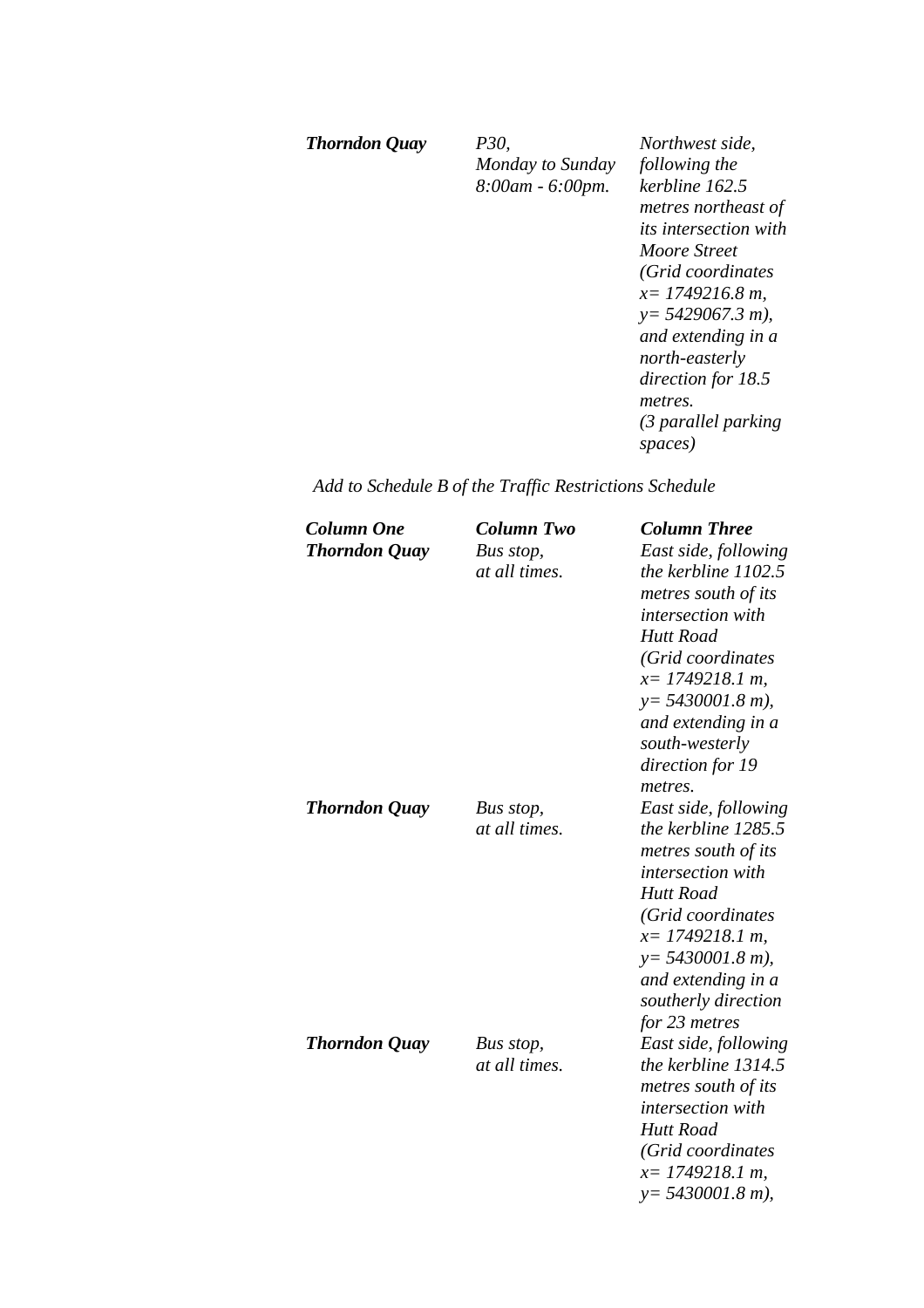| <b>Thorndon Quay</b> | Bus stop,<br>at all times. | and extending in a<br>south-westerly<br>direction for 23<br>metres.<br>East side, following<br>the kerbline 215.5<br>metres south of its<br><i>intersection</i> with<br><b>Hutt Road</b><br>(Grid coordinates<br>$x=$ 1749218.1 m,<br>$y = 5430001.8$ m),<br>and extending in a<br>southerly direction<br>for 17 metres. |
|----------------------|----------------------------|--------------------------------------------------------------------------------------------------------------------------------------------------------------------------------------------------------------------------------------------------------------------------------------------------------------------------|
| <b>Thorndon Quay</b> | Bus stop,<br>at all times. | East side, following<br>the kerbline 29.5<br>metres south of its<br>intersection with<br><b>Hutt Road</b><br>(Grid coordinates<br>$x=$ 1749218.1 m,<br>$y = 5430001.8$ m),<br>and extending in a<br>southerly direction<br>for 16 metres.                                                                                |
| <b>Thorndon Quay</b> | Bus stop,<br>at all times. | East side, following<br>the kerbline 425<br>metres south of its<br>intersection with<br><b>Hutt Road</b><br>(Grid coordinates<br>$x=$ 1749218.1 m,<br>$y = 5430001.8$ m),<br>and extending in a<br>southerly direction<br>for 16.5 metres.                                                                               |
| <b>Thorndon Quay</b> | Bus stop,<br>at all times. | East side, following<br>the kerbline 774<br>metres south of its<br><i>intersection with</i><br><b>Hutt Road</b><br>(Grid coordinates<br>$x=$ 1749218.1 m,<br>$y = 5430001.8$ m),<br>and extending in a<br>southerly direction<br>for 13 metres.                                                                          |
| <b>Thorndon Quay</b> | Bus stop,                  | Northwest side,                                                                                                                                                                                                                                                                                                          |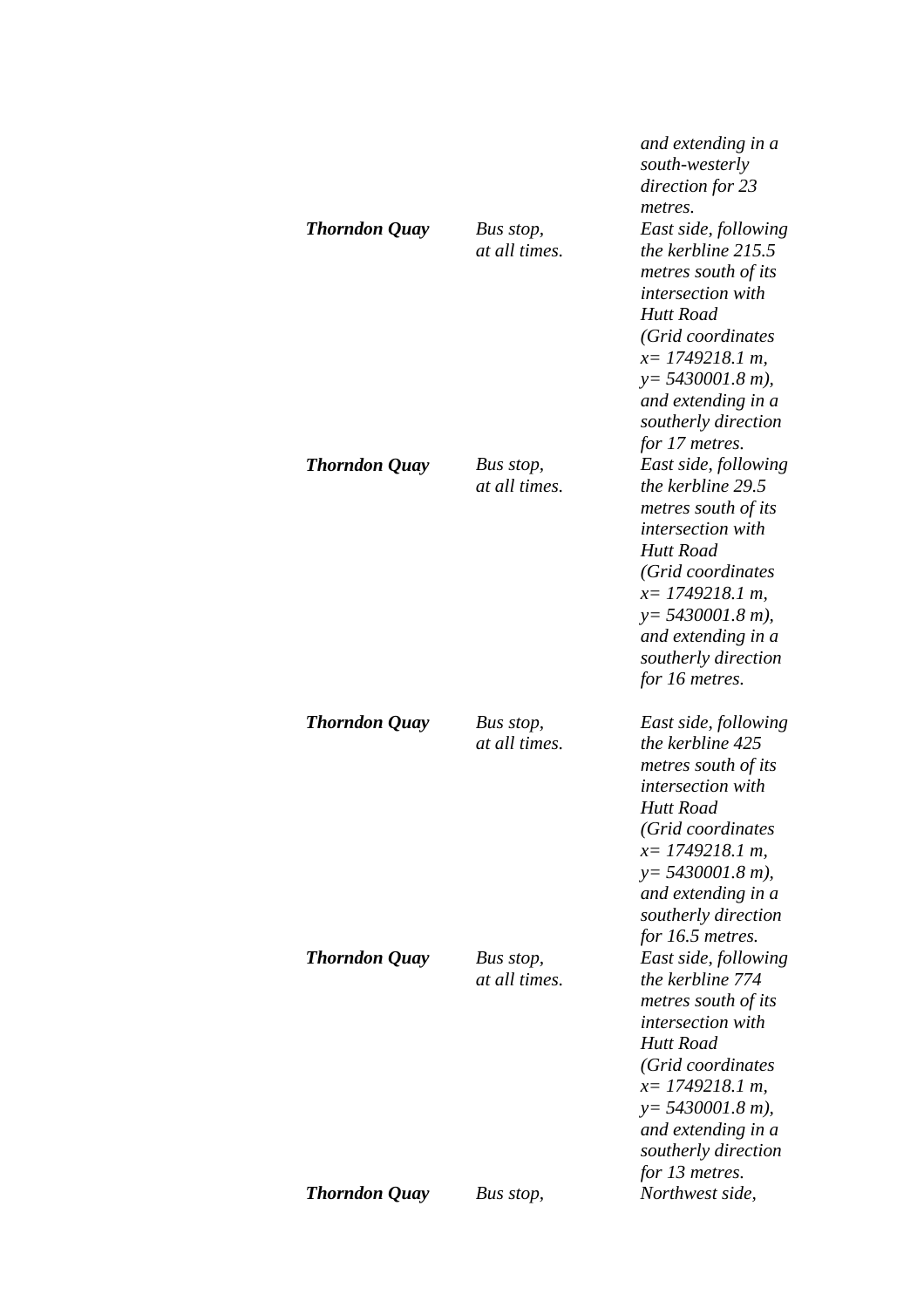|                      | at all times.                                                                                   | following the<br>kerbline 18.5 metres<br>northeast of its<br>intersection with<br>Moore Street<br>(Grid coordinates<br>$x=1749216.8 m$ ,<br>$y = 5429067.3 m$ ,<br>and extending in a<br>north-easterly<br>direction for 17<br>metres.       |
|----------------------|-------------------------------------------------------------------------------------------------|----------------------------------------------------------------------------------------------------------------------------------------------------------------------------------------------------------------------------------------------|
| <b>Thorndon Quay</b> | Bus stop,<br>at all times.                                                                      | West side, following<br>the kerbline 12<br>metres north of its<br><i>intersection with</i><br>Davis Street<br>(Grid coordinates<br>$x=$ 1749377.0 m,<br>$y=5429242.3 m$<br>and extending in a<br>northerly direction<br>for 17 metres.       |
| <b>Thorndon Quay</b> | Bus stop,<br>at all times.                                                                      | West side, following<br>the kerbline 330.5<br>metres north of its<br><i>intersection with</i><br>Davis Street<br>(Grid coordinates<br>$x=$ 1749377.0 m,<br>$y=$ 5429242.3 m),<br>and extending in a<br>northerly direction<br>for 13 metres. |
| <b>Thorndon Quay</b> | Bus stop,<br>at all times.                                                                      | West side, following<br>the kerbline 545.5<br>metres north of its<br><i>intersection with</i><br>Davis Street<br>(Grid coordinates<br>$x=$ 1749377.0 m,<br>$y=$ 5429242.3 m),<br>and extending in a<br>northerly direction<br>for 20 metres. |
| <b>Thorndon Quay</b> | Loading zone -<br>goods vehicles and<br><i>authorised vehicles</i><br>only,<br>Monday to Sunday | East side, following<br>the kerbline $410.5$<br>metres south of its<br><i>intersection with</i><br>Hutt Road                                                                                                                                 |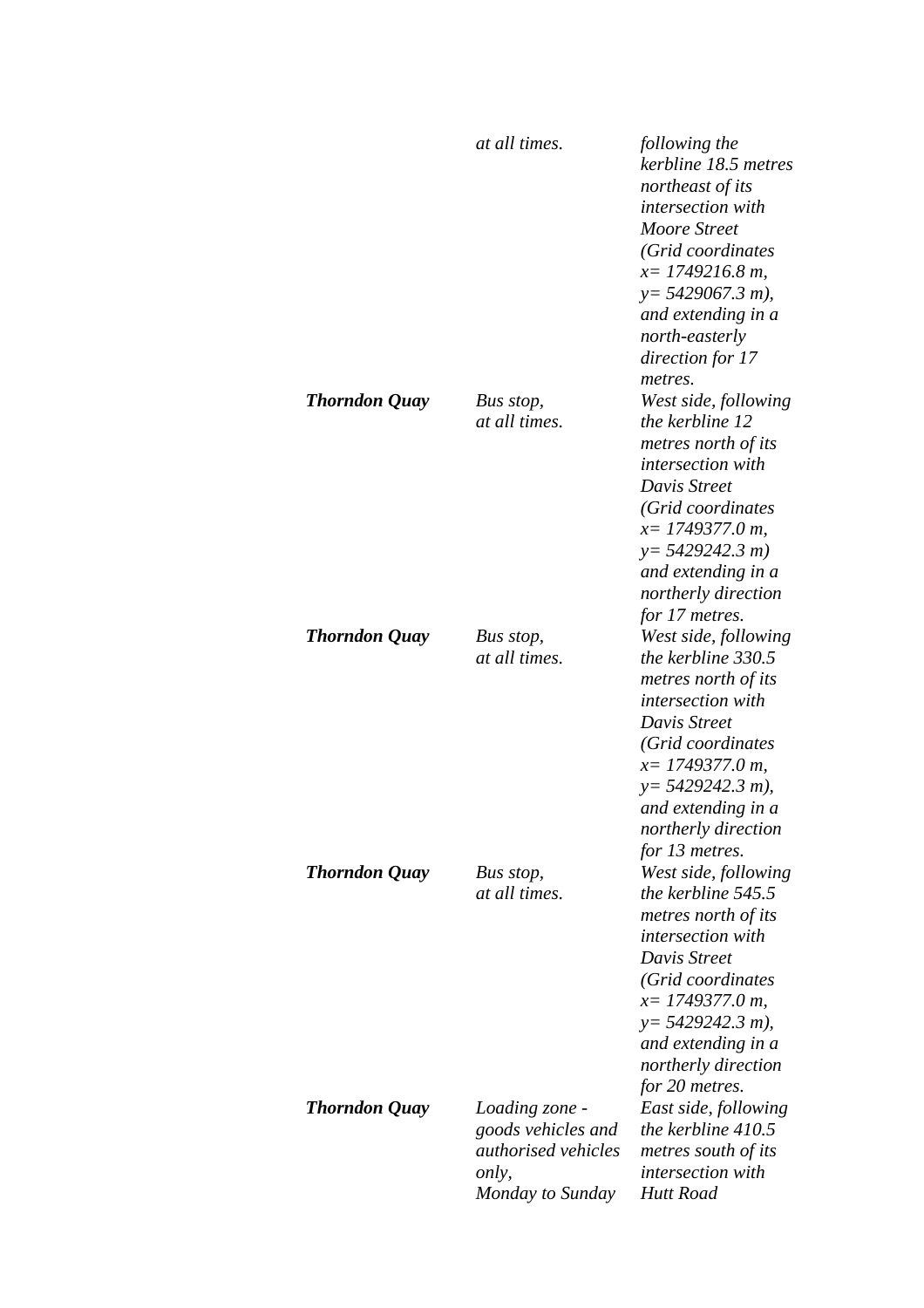|                      | 8:00am - 6:00pm.                                                                                                                                             | (Grid coordinates<br>$x=$ 1749218.1 m,<br>$y = 5430001.8$ m),<br>and extending in a<br>southerly direction                                                                                                                                                             |
|----------------------|--------------------------------------------------------------------------------------------------------------------------------------------------------------|------------------------------------------------------------------------------------------------------------------------------------------------------------------------------------------------------------------------------------------------------------------------|
| Thorndon Quay        | Loading zone -<br>goods vehicles and<br>authorised vehicles<br>only,<br><i>P15,</i><br>Monday to Friday<br>8:00am - 6:00pm,<br>Saturday<br>8:00am - 6:00pm.  | for 14.5 metres.<br>East side, following<br>the kerbline 490.5<br>metres south of its<br><i>intersection with</i><br><b>Hutt Road</b><br>(Grid coordinates<br>$x=$ 1749218.1 m,<br>$y = 5430001.8$ m),<br>and extending in a<br>southerly direction<br>for 5.5 metres. |
| <b>Thorndon Quay</b> | Loading zone -<br>goods vehicles and<br>authorised vehicles<br>only,<br><i>P15</i> ,<br>Monday to Friday<br>9:00am - 6:00pm,<br>Saturday<br>8:00am - 6:00pm. | East side, following<br>the kerbline 505<br>metres south of its<br>intersection with<br><b>Hutt Road</b><br>(Grid coordinates<br>$x=$ 1749218.1 m,<br>$y = 5430001.8$ m),<br>and extending in a<br>southerly direction<br>for 9 metres.                                |
| <b>Thorndon Quay</b> | Motorcycle<br>parking, at all<br>times.                                                                                                                      | West side, following<br>the kerbline 174<br>metres north of its<br><i>intersection with</i><br>Davis Street<br>(Grid coordinates<br>$x=$ 1749377.0 m,<br>$y=5429242.3 m$<br>and extending in a<br>northerly direction<br>for 5 metres.                                 |
| <b>Thorndon Quay</b> | Motorcycle<br>parking, at all<br>times.                                                                                                                      | West side, following<br>the kerbline 319<br>metres north of its<br><i>intersection with</i><br>Davis Street<br>(Grid coordinates<br>$x=$ 1749377.0 m,<br>$y = 5429242.3 m$ ),<br>and extending in a<br>northerly direction<br>for 5 metres.                            |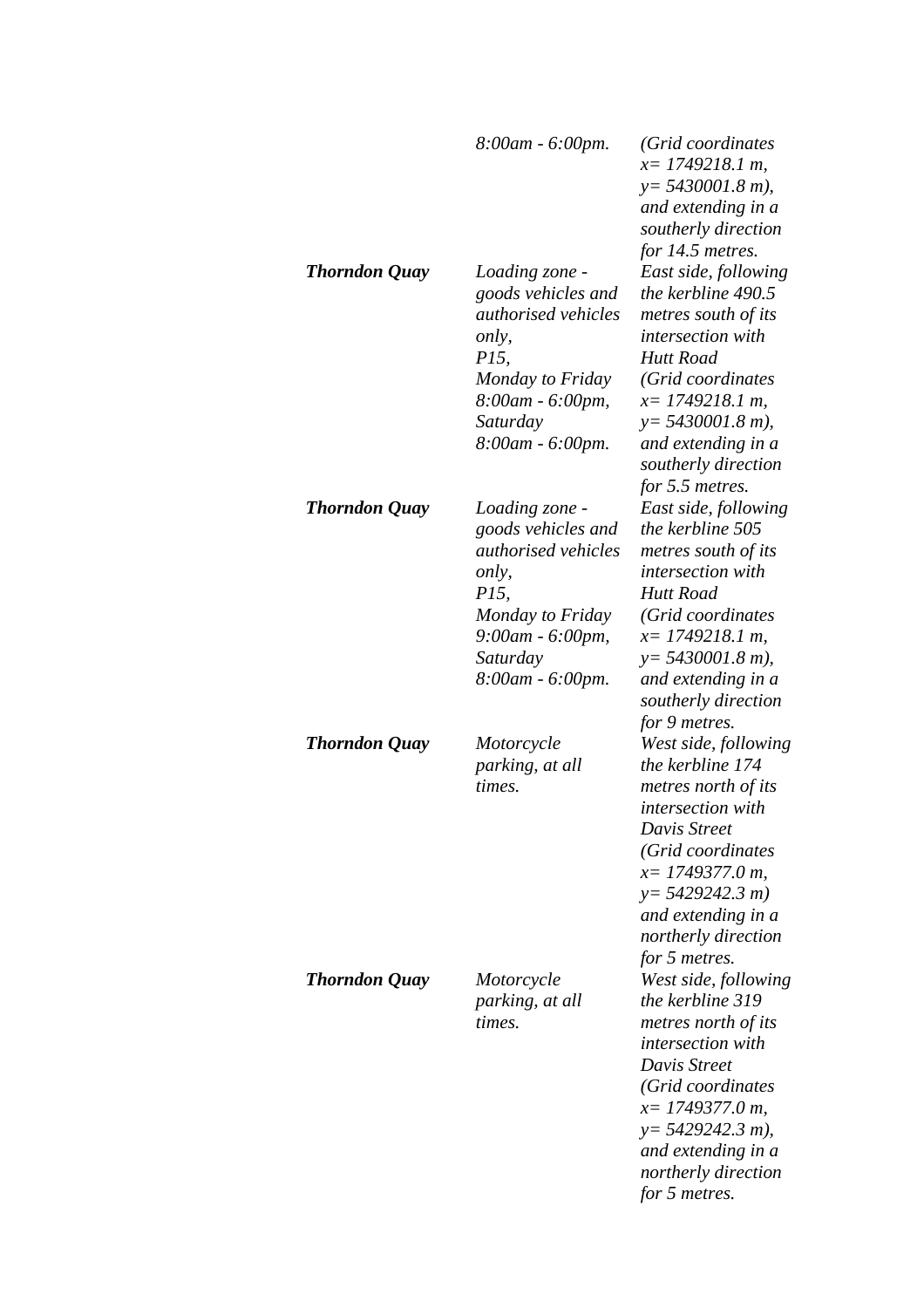| <b>Thorndon Quay</b> | Motorcycle<br>parking, at all<br>times.                          | Northwest side,<br>following the<br>kerbline 24.5 metres<br>southwest of its<br><i>intersection with</i><br>Moore Street<br>(Grid coordinates<br>$x=$ 1749211.1 m,<br>$y = 5429067.0 m$ ,<br>and extending in a<br>south-westerly<br>direction for 10<br>metres. |
|----------------------|------------------------------------------------------------------|------------------------------------------------------------------------------------------------------------------------------------------------------------------------------------------------------------------------------------------------------------------|
| <b>Thorndon Quay</b> | <b>WCC</b> Drainage<br><i>vehicles parking,</i><br>at all times. | East side, following<br>the kerbline 1037.0<br>metres south of its<br><i>intersection with</i><br>Hutt Road<br>(Grid coordinates<br>$x=$ 1749218.1 m,<br>$y = 5430001.8$ m),<br>and extending in a<br>south-westerly<br>direction for 13<br>metres.              |
| <b>Thorndon Quay</b> | <b>WCC</b> Drainage<br><i>vehicles parking,</i><br>at all times. | East side, following<br>the kerbline 239.5<br>metres south of its<br>intersection with<br>Hutt Road<br>(Grid coordinates<br>$x=1749218.1 m$ ,<br>$y = 5430001.8$ m),<br>and extending in a<br>southerly direction<br>for 12 metres.                              |
| <b>Thorndon Quay</b> | <b>WCC</b> Drainage<br><i>vehicles parking,</i><br>at all times. | East side, following<br>the kerbline $621.5$<br>metres south of its<br><i>intersection with</i><br><b>Hutt Road</b><br>(Grid coordinates<br>$x=$ 1749218.1 m,<br>$y = 5430001.8$ m),<br>and extending in a<br>southerly direction<br>for 3 metres.               |
| <b>Thorndon Quay</b> | <b>WCC</b> Drainage<br><i>vehicles parking,</i>                  | East side, following<br>the kerbline $624.5$                                                                                                                                                                                                                     |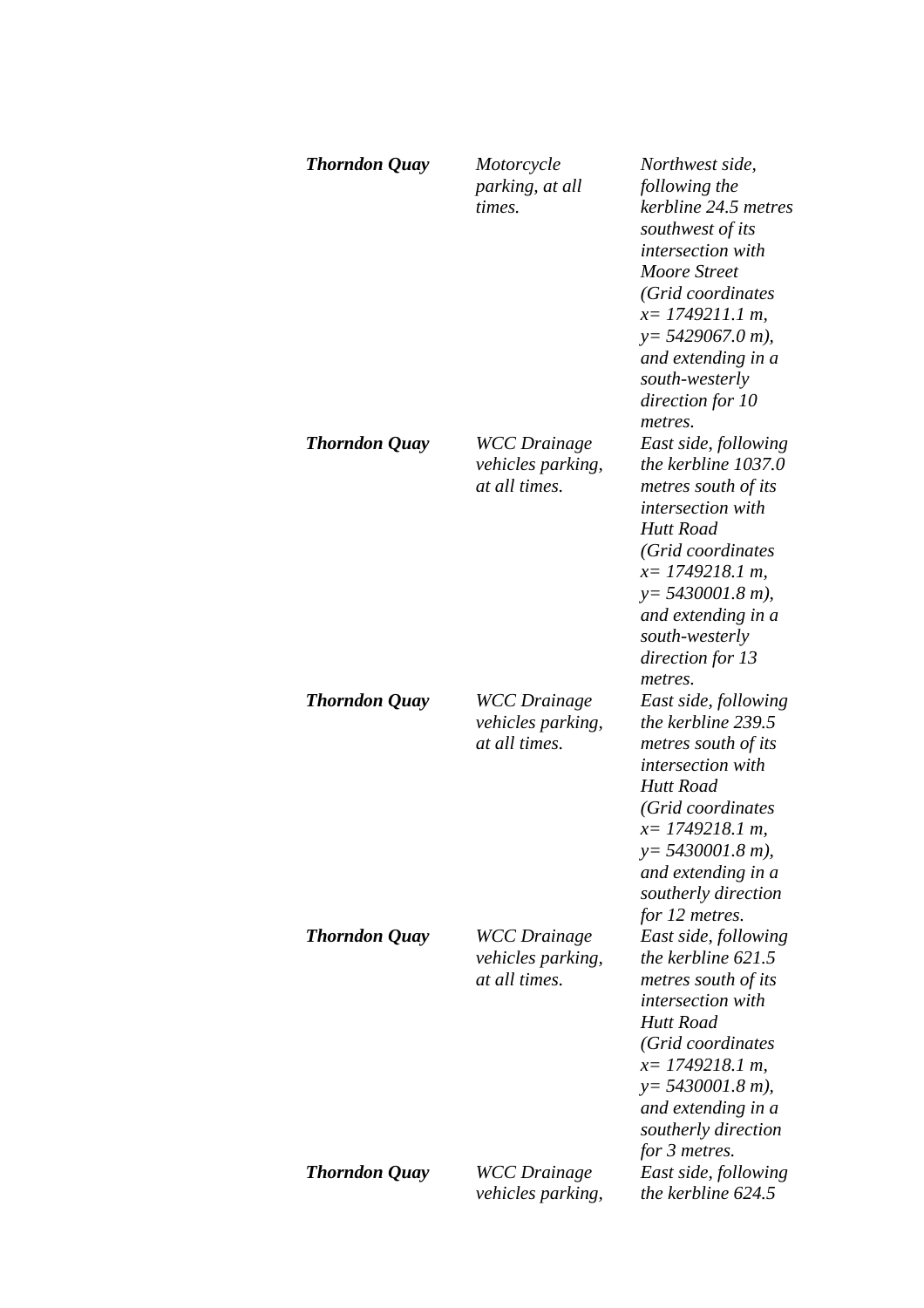|                      | at all times.                                                    | metres south of its<br><i>intersection with</i><br>Hutt Road<br>(Grid coordinates<br>$x=$ 1749218.1 m,<br>$y = 5430001.8$ m),<br>and extending in a<br>southerly direction<br>for 6 metres.                                              |
|----------------------|------------------------------------------------------------------|------------------------------------------------------------------------------------------------------------------------------------------------------------------------------------------------------------------------------------------|
| <b>Thorndon Quay</b> | <b>WCC</b> Drainage<br><i>vehicles parking,</i><br>at all times. | West side, following<br>the kerbline 698<br>metres north of its<br><i>intersection with</i><br>Davis Street<br>(Grid coordinates<br>$x=1749377.0 m$<br>$y=$ 5429242.3 m),<br>and extending in a<br>northerly direction<br>for 23 metres. |

*Add to Schedule F of the Traffic Restrictions Schedule* 

| Column One<br><b>Thorndon Quay</b> | Column Two<br>Metered parking,<br>P120 Maximum,<br>Monday to Friday<br>$9:00$ am - 6:00pm,<br>Saturday to<br>Sunday 8:00am -<br>$6:00 \, \text{pm}.$ | <b>Column Three</b><br>East side, following<br>the kerbline 53<br>metres south of its<br>intersection with<br>Hutt Road<br>(Grid coordinates<br>$x=$ 1749218.1 m,<br>$y = 5430001.8$ m),<br>and extending in a<br>southerly direction<br>for 10 metres.<br>(2 parallel parking<br>spaces) |
|------------------------------------|------------------------------------------------------------------------------------------------------------------------------------------------------|-------------------------------------------------------------------------------------------------------------------------------------------------------------------------------------------------------------------------------------------------------------------------------------------|
| <b>Thorndon Quay</b>               | Metered parking,<br>P120 Maximum,<br>Monday to Friday<br>9:00am - 6:00pm,<br>Saturday to<br>Sunday 8:00am -<br>6:00pm.                               | East side, following<br>the kerbline 94<br>metres south of its<br><i>intersection with</i><br>Hutt Road<br>(Grid coordinates<br>$x=$ 1749218.1 m,<br>$y = 5430001.8$ m),<br>and extending in a<br>southerly direction<br>for 12 metres.<br>(2 parallel parking<br>spaces)                 |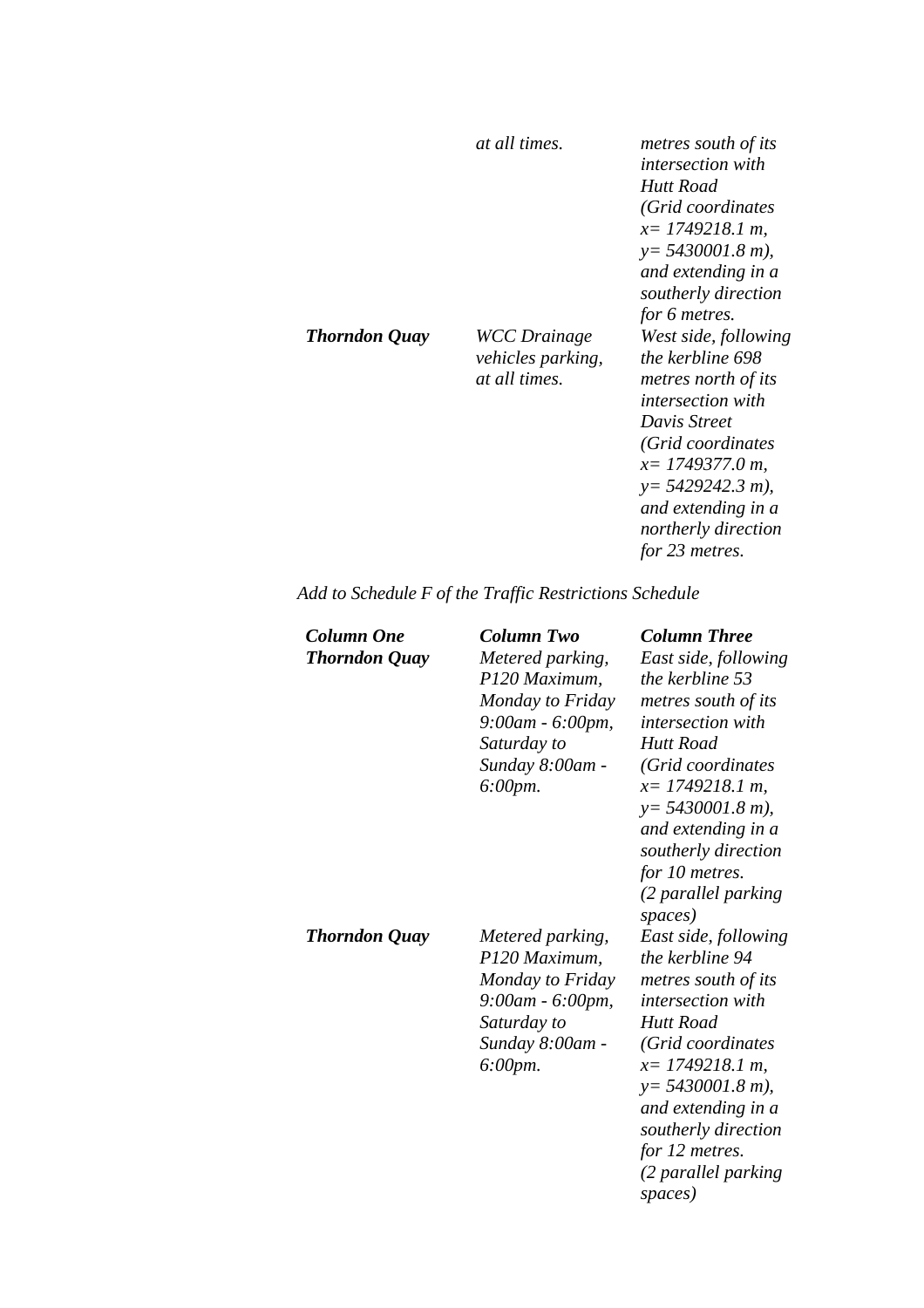| <b>Thorndon Quay</b> | Metered parking,<br>P120 Maximum,<br>Monday to Friday<br>9:00am - 6:00pm,<br>Saturday to<br>Sunday 8:00am -<br>$6:00 \, \text{pm}.$ | East side, following<br>the kerbline 112.5<br>metres south of its<br><i>intersection with</i><br>Hutt Road<br>(Grid coordinates<br>$x=$ 1749218.1 m,<br>$y = 5430001.8$ m),<br>and extending in a<br>southerly direction<br>for 12 metres.<br>(2 parallel parking<br>spaces) |
|----------------------|-------------------------------------------------------------------------------------------------------------------------------------|------------------------------------------------------------------------------------------------------------------------------------------------------------------------------------------------------------------------------------------------------------------------------|
| <b>Thorndon Quay</b> | Metered parking,<br>P120 Maximum,<br>Monday to Friday<br>9:00am - 6:00pm,<br>Saturday to<br>Sunday 8:00am -<br>6:00pm.              | East side, following<br>the kerbline 130<br>metres south of its<br>intersection with<br><b>Hutt Road</b><br>(Grid coordinates<br>$x=$ 1749218.1 m,<br>$y = 5430001.8$ m),<br>and extending in a<br>southerly direction<br>for 31 metres.<br>(5 parallel parking<br>spaces)   |
| <b>Thorndon Quay</b> | Metered parking,<br>P120 Maximum,<br>Monday to Friday<br>9:00am - 6:00pm,<br>Saturday to<br>Sunday 8:00am -<br>$6:00$ pm.           | East side, following<br>the kerbline 169.5<br>metres south of its<br>intersection with<br>Hutt Road<br>(Grid coordinates<br>$x=$ 1749218.1 m,<br>$y = 5430001.8$ m),<br>and extending in a<br>southerly direction<br>for 39 metres.<br>(7 parallel parking<br>spaces)        |
| <b>Thorndon Quay</b> | Metered parking,<br>P120 Maximum,<br>Monday to Friday<br>9:00am - 6:00pm,<br>Saturday to<br>Sunday 8:00am -<br>$6:00$ pm.           | East side, following<br>the kerbline 258.5<br>metres south of its<br><i>intersection with</i><br><b>Hutt Road</b><br>(Grid coordinates<br>$x=$ 1749218.1 m,<br>$y = 5430001.8$ m),<br>and extending in a<br>southerly direction                                              |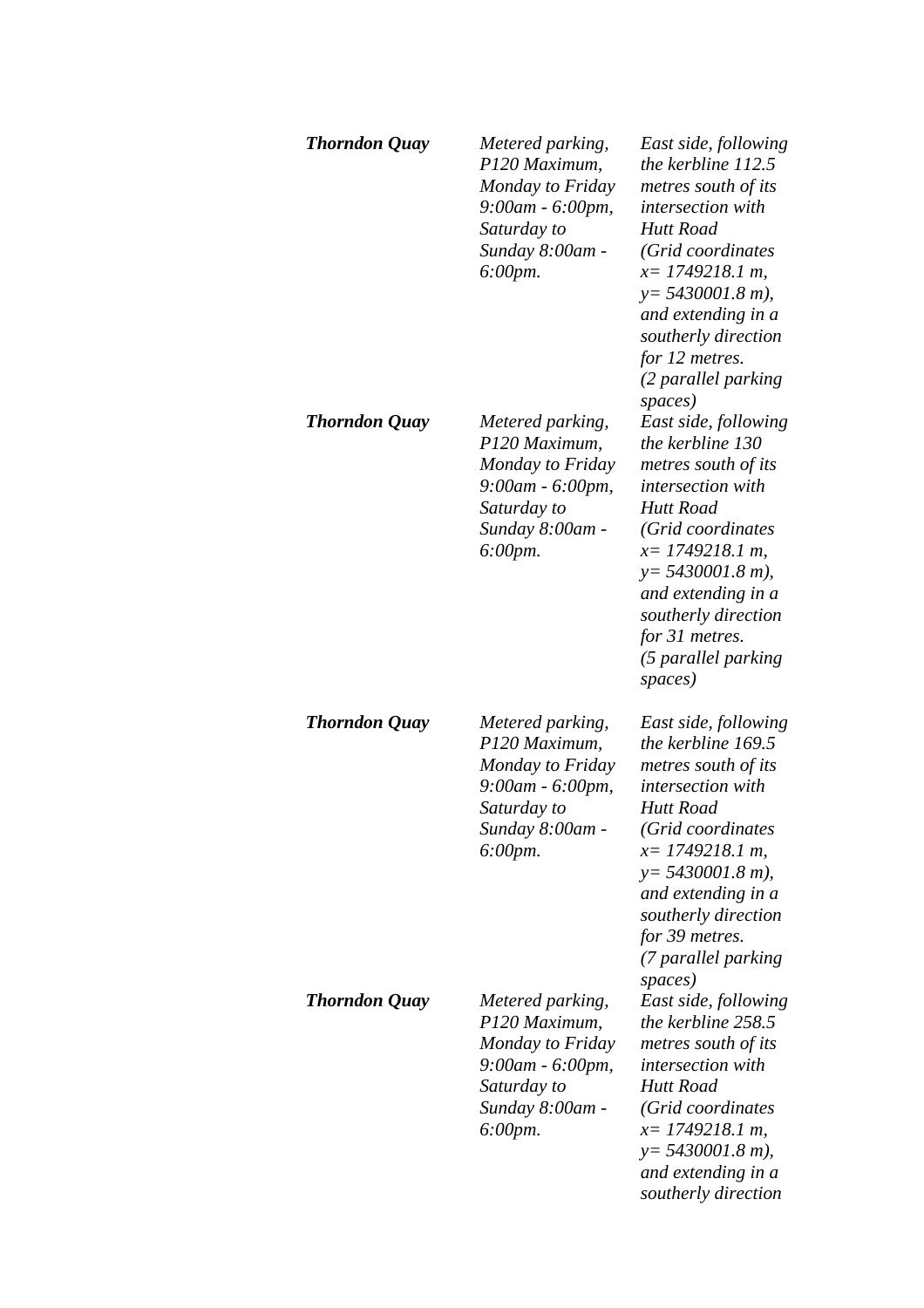| <b>Thorndon Quay</b> | Metered parking,<br>P120 Maximum,                                                                                                     | for 28 metres.<br>(5 parallel parking<br>spaces)<br>East side, following<br>the kerbline 295.5                                                                                                                                                                                    |
|----------------------|---------------------------------------------------------------------------------------------------------------------------------------|-----------------------------------------------------------------------------------------------------------------------------------------------------------------------------------------------------------------------------------------------------------------------------------|
|                      | Monday to Friday<br>9:00am - 6:00pm,<br>Saturday to<br>Sunday 8:00am -<br>$6:00$ pm.                                                  | metres south of its<br><i>intersection</i> with<br><b>Hutt Road</b><br>(Grid coordinates<br>$x=$ 1749218.1 m,<br>$y = 5430001.8$ m),<br>and extending in a<br>southerly direction<br>for 45 metres.<br>$(10 \text{ angle } \& 3)$<br>parallel parking<br>spaces)                  |
| <b>Thorndon Quay</b> | Metered parking,<br>P120 Maximum,<br>Monday to Friday<br>9:00am - 6:00pm,<br>Saturday to<br>Sunday 8:00am -<br>$6:00$ pm.             | East side, following<br>the kerbline 350<br>metres south of its<br><i>intersection with</i><br>Hutt Road<br>(Grid coordinates<br>$x=1749218.1 m$ ,<br>$y = 5430001.8$ m),<br>and extending in a<br>southerly direction<br>for 22.5 metres.<br>(8 angle parking<br>spaces)         |
| <b>Thorndon Quay</b> | Metered parking,<br>P120 Maximum,<br>Monday to Friday<br>$9:00am - 6:00pm,$<br>Saturday to<br>Sunday 8:00am -<br>$6:00 \, \text{pm}.$ | East side, following<br>the kerbline 383.5<br>metres south of its<br><i>intersection</i> with<br><b>Hutt Road</b><br>(Grid coordinates<br>$x=$ 1749218.1 m,<br>$y = 5430001.8$ m),<br>and extending in a<br>southerly direction<br>for 7.5 metres.<br>(2 angle parking<br>spaces) |
| <b>Thorndon Quay</b> | Metered parking,<br>P120 Maximum,<br>Monday to Friday<br>9:00am - 6:00pm,<br>Saturday to<br>Sunday 8:00am -<br>$6:00 \, \text{pm}.$   | East side, following<br>the kerbline 450.5<br>metres south of its<br><i>intersection with</i><br>Hutt Road<br>(Grid coordinates<br>$x=$ 1749218.1 m,                                                                                                                              |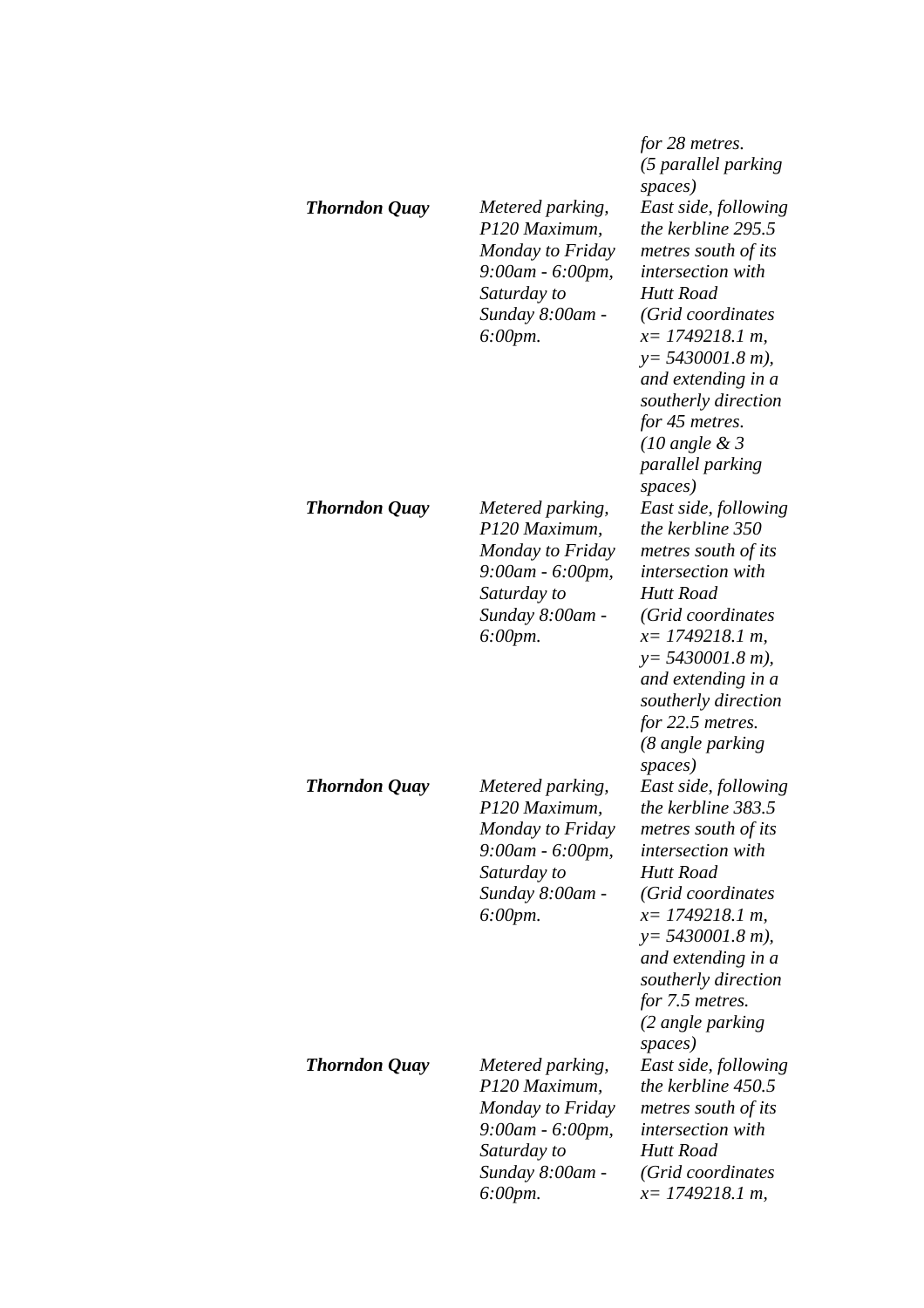| <b>Thorndon Quay</b> | Metered parking,<br>P120 Maximum,<br>Monday to Friday<br>9:00am - 6:00pm,<br>Saturday to<br>Sunday 8:00am -<br>$6:00 \, \text{pm}.$ | $y = 5430001.8$ m),<br>and extending in a<br>southerly direction<br>for 17.5 metres.<br>(3 parallel parking<br>spaces)<br>East side, following<br>the kerbline 522<br>metres south of its<br><i>intersection with</i><br><b>Hutt Road</b><br>(Grid coordinates<br>$x=$ 1749218.1 m,<br>$y = 5430001.8$ m),<br>and extending in a<br>southerly direction<br>for 4.5 metres.<br>(2 angle parking<br>spaces) |
|----------------------|-------------------------------------------------------------------------------------------------------------------------------------|-----------------------------------------------------------------------------------------------------------------------------------------------------------------------------------------------------------------------------------------------------------------------------------------------------------------------------------------------------------------------------------------------------------|
| <b>Thorndon Quay</b> | Metered parking,<br>P120 Maximum,<br>Monday to Friday<br>9:00am - 6:00pm,<br>Saturday to<br>Sunday 8:00am -<br>6:00pm.              | East side, following<br>the kerbline 551<br>metres south of its<br>intersection with<br><b>Hutt Road</b><br>(Grid coordinates<br>$x=1749218.1 m$ ,<br>$y = 5430001.8$ m),<br>and extending in a<br>southerly direction<br>for 22.5 metres.<br>(8 angle parking<br>spaces)                                                                                                                                 |
| <b>Thorndon Quay</b> | Metered parking,<br>P120 Maximum,<br>Monday to Friday<br>9:00am - 6:00pm,<br>Saturday to<br>Sunday 8:00am -<br>$6:00 \, \text{pm}.$ | East side, following<br>the kerbline 585<br>metres south of its<br><i>intersection</i> with<br><b>Hutt Road</b><br>(Grid coordinates<br>$x=$ 1749218.1 m,<br>$y = 5430001.8$ m),<br>and extending in a<br>southerly direction<br>for 8 metres.<br>(3 angle parking<br>spaces)                                                                                                                             |
| <b>Thorndon Quay</b> | Metered parking,<br>P120 Maximum,<br>Monday to Friday<br>9:00am - 6:00pm,<br>Saturday to                                            | East side, following<br>the kerbline 608<br>metres south of its<br><i>intersection with</i><br><b>Hutt Road</b>                                                                                                                                                                                                                                                                                           |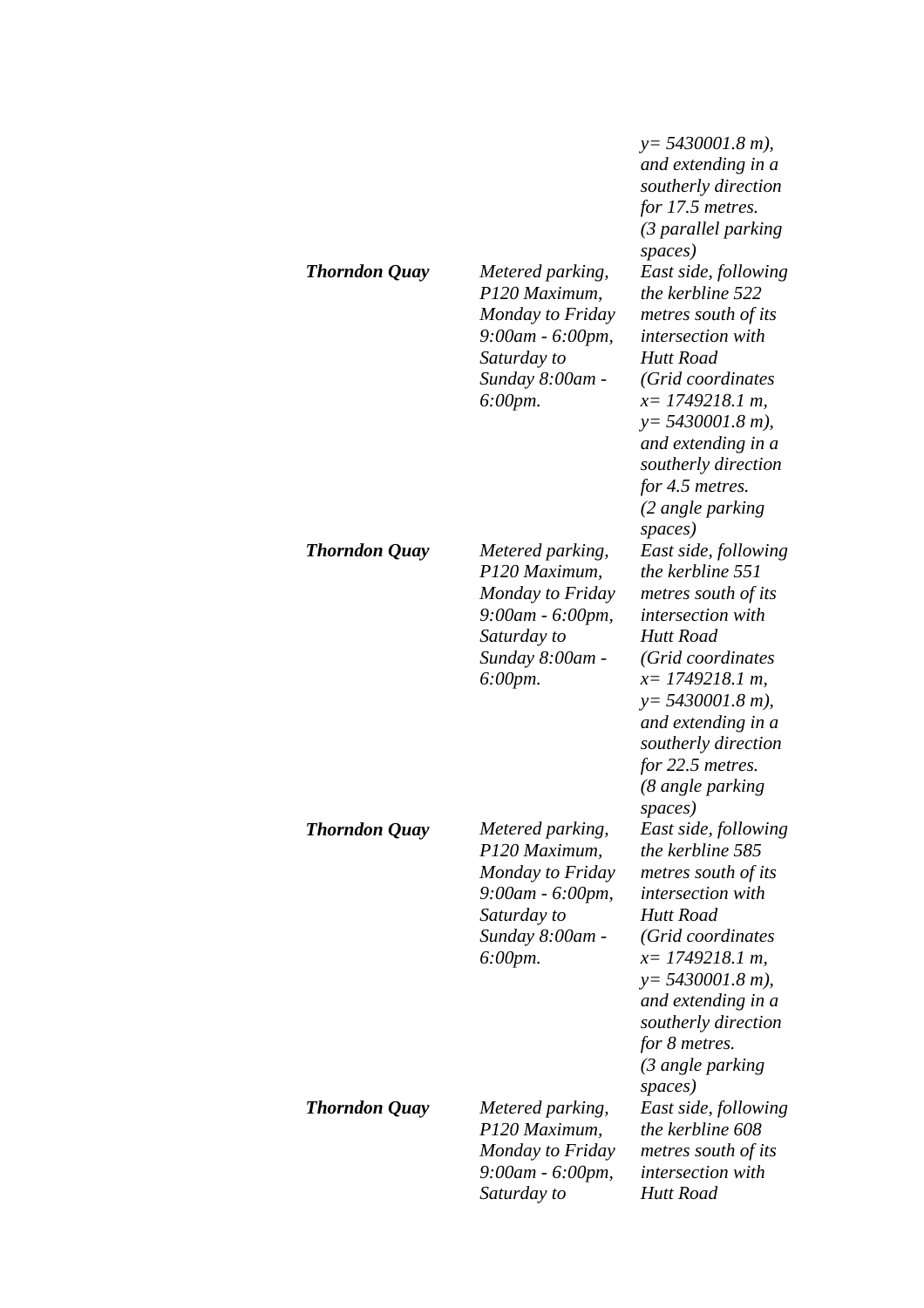|                      | Sunday 8:00am -<br>6:00pm.                                                                                                                        | (Grid coordinates<br>$x=$ 1749218.1 m,<br>$y = 5430001.8$ m),<br>and extending in a<br>southerly direction<br>for 13.5 metres.<br>(5 angle parking<br>spaces)                                                                                                                       |
|----------------------|---------------------------------------------------------------------------------------------------------------------------------------------------|-------------------------------------------------------------------------------------------------------------------------------------------------------------------------------------------------------------------------------------------------------------------------------------|
| <b>Thorndon Quay</b> | Metered parking,<br>P120 Maximum,<br>Monday to Friday<br>9:00am - 6:00pm,<br>Saturday to<br>Sunday 8:00am -<br>6:00pm.                            | East side, following<br>the kerbline 642.5<br>metres south of its<br><i>intersection with</i><br>Hutt Road<br>(Grid coordinates<br>$x=$ 1749218.1 m,<br>$y = 5430001.8 m$ ),<br>and extending in a<br>southerly direction<br>for 20.5 metres.<br>(7 angle parking<br>spaces)        |
| <b>Thorndon Quay</b> | Metered parking,<br>P10 Hours<br>Maximum,<br>Monday to<br>Thursday 9:00am -<br>6:00pm, Friday<br>9:00am - 8:00pm,<br>Saturday<br>8:00am - 6:00pm. | East side, following<br>the kerbline 672.5<br>metres south of its<br><i>intersection with</i><br>Hutt Road<br>(Grid coordinates<br>$x=$ 1749218.1 m,<br>$y = 5430001.8$ m),<br>and extending in a<br>southerly direction<br>for 21 metres.<br>(7 angle parking                      |
| <b>Thorndon Quay</b> | Metered parking,<br>P10 Hours<br>Maximum,<br>Monday to<br>Thursday 9:00am -<br>6:00pm, Friday<br>9:00am - 8:00pm,<br>Saturday<br>8:00am - 6:00pm. | spaces)<br>East side, following<br>the kerbline 705.5<br>metres south of its<br><i>intersection with</i><br><b>Hutt Road</b><br>(Grid coordinates<br>$x=$ 1749218.1 m,<br>$y = 5430001.8$ m),<br>and extending in a<br>southerly direction<br>for 32.5 metres.<br>(11 angle parking |
| <b>Thorndon Quay</b> | Metered parking,<br>P10 Hours                                                                                                                     | spaces)<br>East side, following<br>the kerbline 749                                                                                                                                                                                                                                 |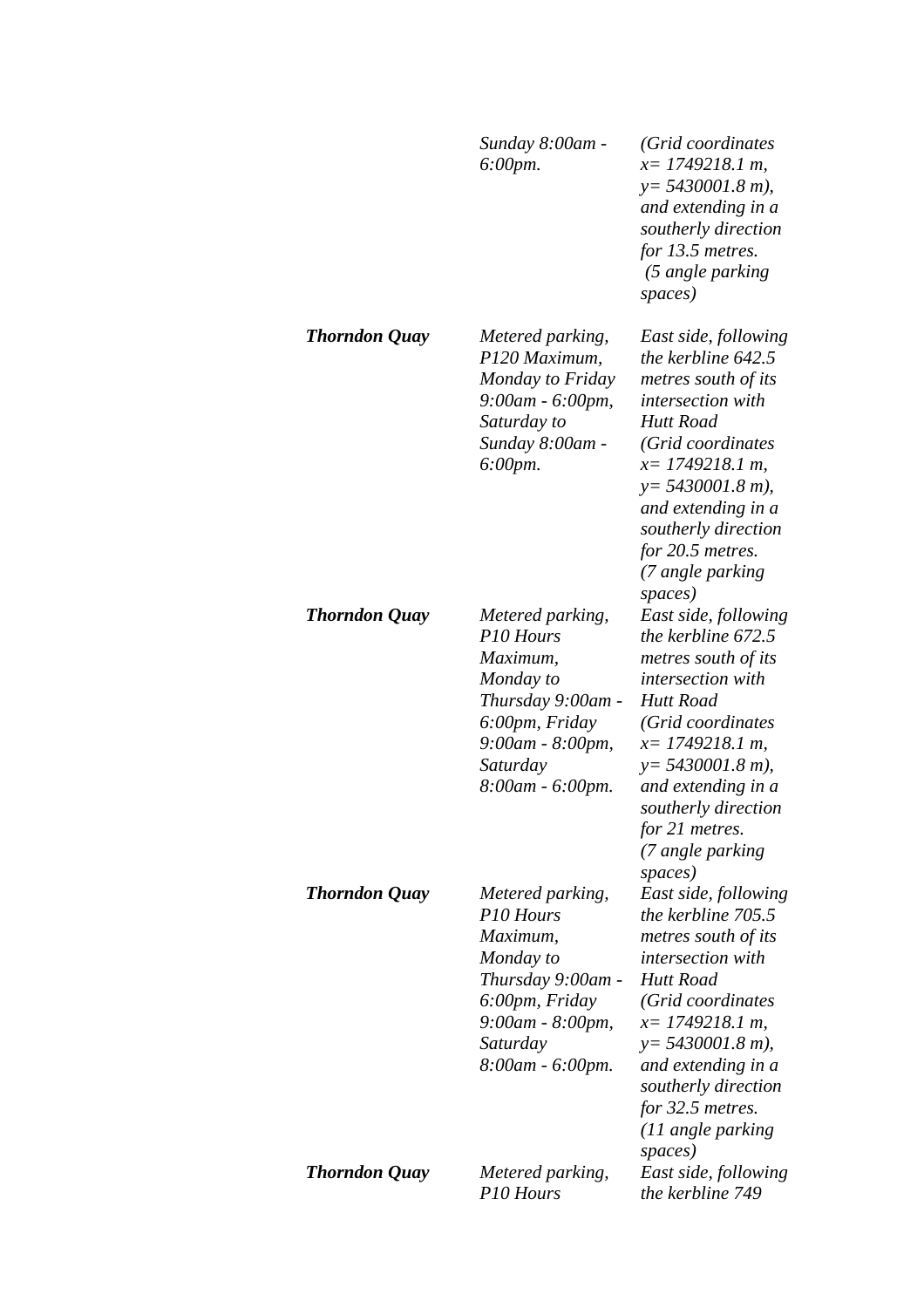|               | Maximum,<br>Monday to<br>Thursday 9:00am -<br>6:00pm, Friday<br>9:00am - 8:00pm,<br>Saturday<br>8:00am - 6:00pm.                                              | metres south of its<br>intersection with<br><b>Hutt Road</b><br>(Grid coordinates<br>$x=$ 1749218.1 m,<br>$y = 5430001.8$ m),<br>and extending in a<br>southerly direction<br>for 20.5 metres.<br>(8 angle parking                                                                                                                                                     |
|---------------|---------------------------------------------------------------------------------------------------------------------------------------------------------------|------------------------------------------------------------------------------------------------------------------------------------------------------------------------------------------------------------------------------------------------------------------------------------------------------------------------------------------------------------------------|
| Thorndon Quay | Metered parking,<br>P10 Hours<br>Maximum,<br>Monday to<br>Thursday 9:00am -<br>6:00pm, Friday<br>9:00am - 8:00pm,<br>Saturday<br>8:00am - 6:00pm.             | spaces)<br>East side, following<br>the kerbline 809.5<br>metres south of its<br><i>intersection</i> with<br>Hutt Road<br>(Grid coordinates<br>$x=$ 1749218.1 m,<br>$y = 5430001.8$ m),<br>and extending in a<br>southerly direction<br>for 8.5 metres.<br>(4 angle parking<br>spaces)                                                                                  |
| Thorndon Quay | Metered parking,<br>P <sub>10</sub> Hours<br>Maximum,<br>Monday to<br>Thursday 9:00am -<br>6:00pm, Friday<br>9:00am - 8:00pm,<br>Saturday<br>8:00am - 6:00pm. | East side, following<br>the kerbline 834.5<br>metres south of its<br>intersection with<br><b>Hutt Road</b><br>(Grid coordinates<br>$x=$ 1749218.1 m,<br>$y = 5430001.8 m$ ),<br>and extending<br><i>initially in a</i><br>southerly direction,<br>and then following<br>the direction of the<br>kerbline for a total<br>of 158 metres.<br>(52 angle parking<br>spaces) |
| Thorndon Quay | Metered parking,<br>P10 Hours<br>Maximum,<br>Monday to<br>Thursday 9:00am -<br>6:00pm, Friday<br>9:00am - 8:00pm,<br>Saturday                                 | East side, following<br>the kerbline 1004.5<br>metres south of its<br><i>intersection with</i><br>Hutt Road<br>(Grid coordinates<br>$x=$ 1749218.1 m,<br>$y = 5430001.8$ m),                                                                                                                                                                                           |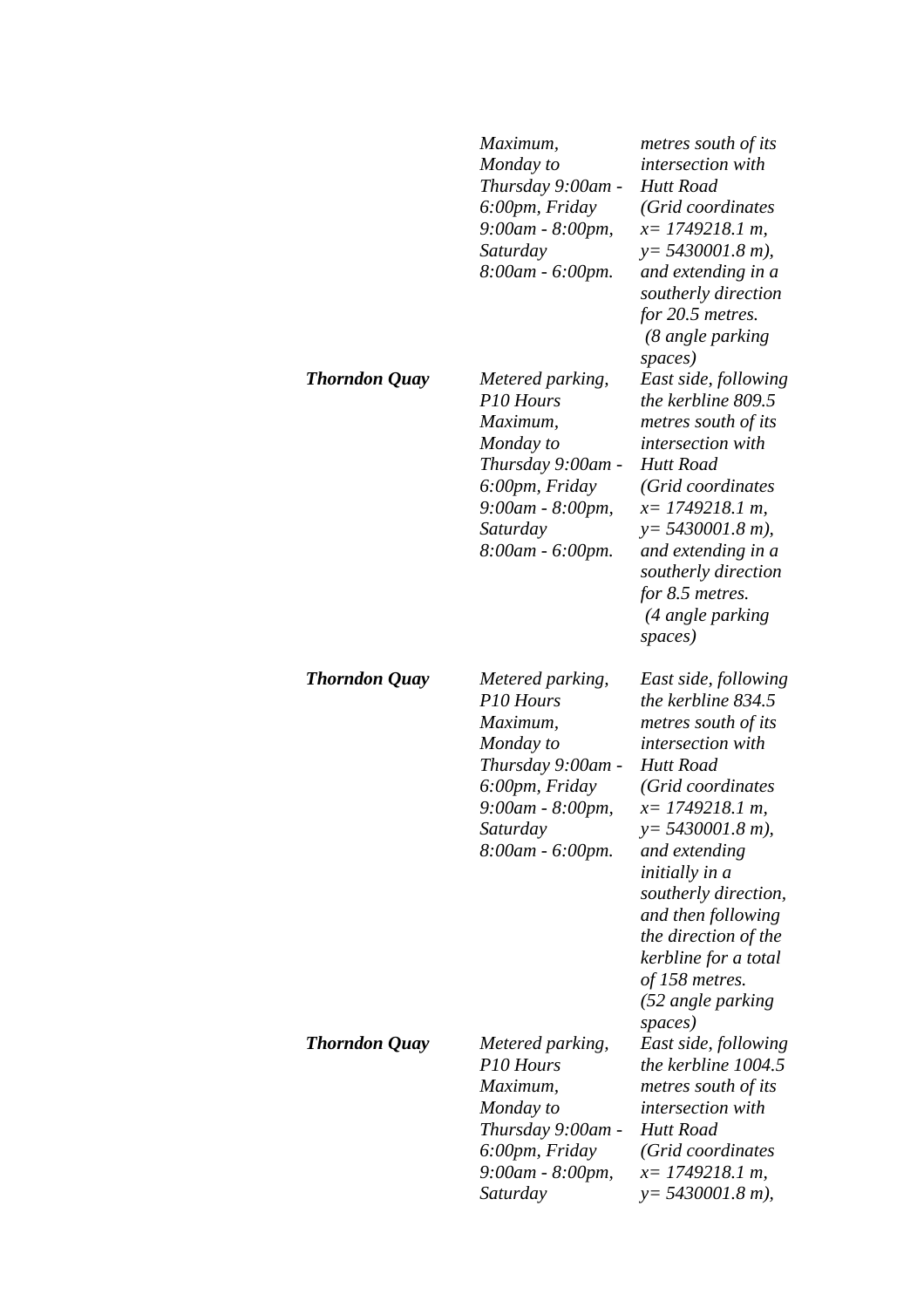|                      | 8:00am - 6:00pm.                                                                                                                                              | and extending in a<br>south-westerly<br>direction for 32.5<br>metres.<br>(11 angle parking<br>spaces)                                                                                                                                                                                  |
|----------------------|---------------------------------------------------------------------------------------------------------------------------------------------------------------|----------------------------------------------------------------------------------------------------------------------------------------------------------------------------------------------------------------------------------------------------------------------------------------|
| <b>Thorndon Quay</b> | Metered parking,<br>P <sub>10</sub> Hours<br>Maximum,<br>Monday to<br>Thursday 9:00am -<br>6:00pm, Friday<br>9:00am - 8:00pm,<br>Saturday<br>8:00am - 6:00pm. | East side, following<br>the kerbline 1051.0<br>metres south of its<br>intersection with<br><b>Hutt Road</b><br>(Grid coordinates<br>$x=$ 1749218.1 m,<br>$y = 5430001.8$ m),<br>and extending in a<br>south-westerly<br>direction for 20.5<br>metres.<br>(7 angle parking<br>spaces)   |
| <b>Thorndon Quay</b> | Metered parking,<br>P120 Maximum,<br>Monday to Friday<br>9:00am - 6:00pm,<br>Saturday to<br>Sunday 8:00am -<br>$6:00$ pm.                                     | East side, following<br>the kerbline 1121.5<br>metres south of its<br><i>intersection with</i><br>Hutt Road<br>(Grid coordinates<br>$x=$ 1749218.1 m,<br>$y = 5430001.8$ m),<br>and extending in a<br>south-westerly<br>direction for 82<br>metres.<br>(14 parallel parking<br>spaces) |
| <b>Thorndon Quay</b> | Metered parking,<br>P120 Maximum,<br>Monday to Friday<br>9:00am - 6:00pm,<br>Saturday to<br>Sunday 8:00am -<br>6:00pm.                                        | East side, following<br>the kerbline 1213.5<br>metres south of its<br><i>intersection with</i><br>Hutt Road<br>(Grid coordinates<br>$x=$ 1749218.1 m,<br>$y = 5430001.8$ m),<br>and extending in a<br>southerly direction<br>for 64 metres.<br>(11 parallel parking<br>spaces)         |
| <b>Thorndon Quay</b> | Metered parking,<br>P120 Maximum,<br>Monday to Sunday                                                                                                         | Northwest side,<br>following the<br>kerbline 6 metres                                                                                                                                                                                                                                  |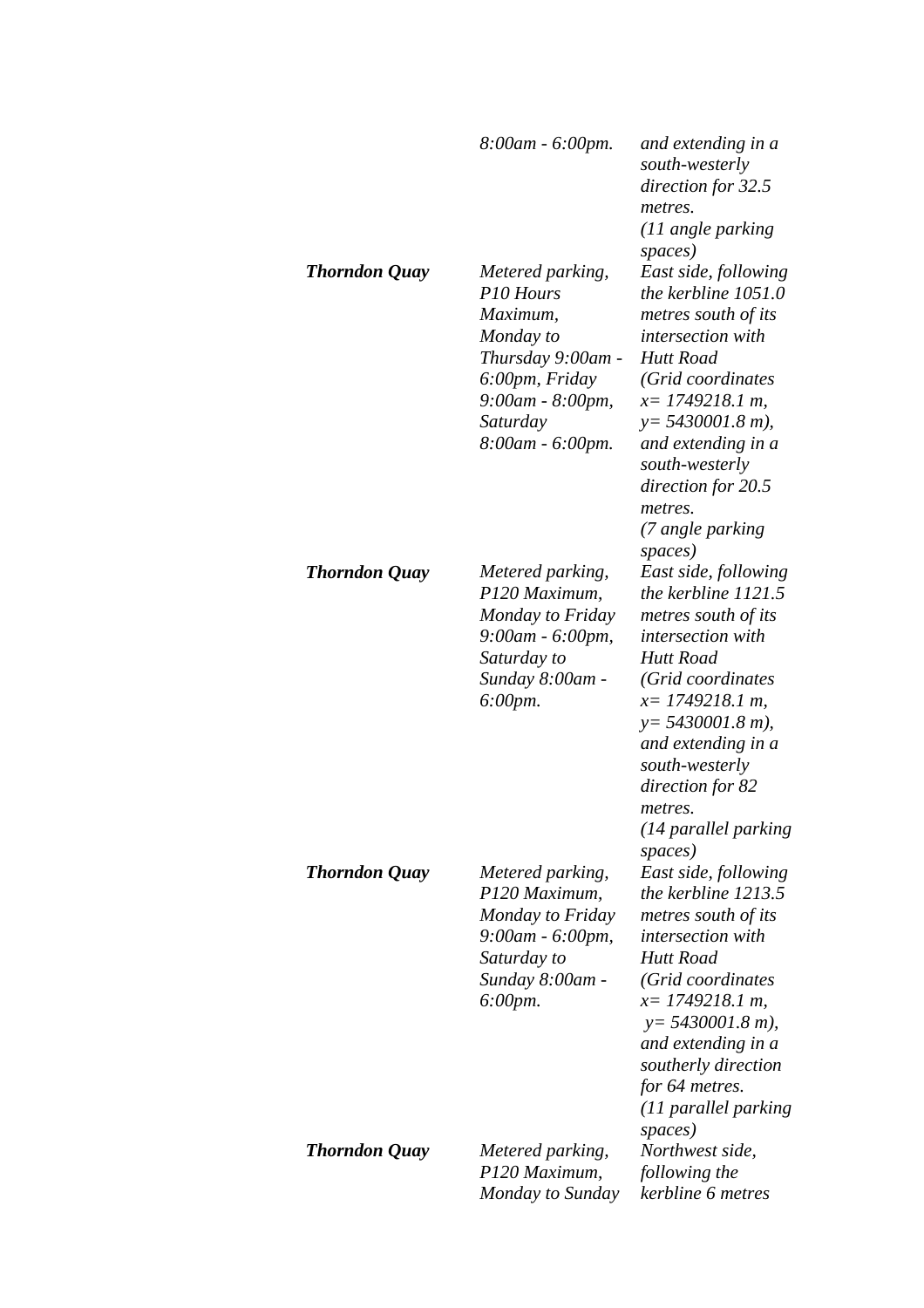|                      | 8:00am - 6:00pm.                                                          | northeast of its<br><i>intersection with</i><br>Moore Street<br>(Grid coordinates<br>$x=1749216.8 m$ ,<br>$y = 5429067.3 m$ ),<br>and extending in a<br>north-easterly<br>direction for 12.5<br>metres.<br>(2 parallel parking                                                                                   |
|----------------------|---------------------------------------------------------------------------|------------------------------------------------------------------------------------------------------------------------------------------------------------------------------------------------------------------------------------------------------------------------------------------------------------------|
| <b>Thorndon Quay</b> | Metered parking,<br>P120 Maximum,<br>Monday to Sunday<br>8:00am - 6:00pm. | spaces)<br>Northwest side,<br>following the<br>kerbline 34.5 metres<br>southwest of its<br><i>intersection with</i><br>Moore Street<br>(Grid coordinates<br>$x=$ 1749211.1 m,<br>$y = 5429067.0 m$ ),<br>and extending in a<br>south-westerly<br>direction for 35.5<br>metres.<br>(6 parallel parking<br>spaces) |
| <b>Thorndon Quay</b> | Metered parking,<br>P120 Maximum,<br>Monday to Sunday<br>8:00am - 6:00pm. | Northwest side,<br>following the<br>kerbline 77 metres<br>southwest of its<br><i>intersection with</i><br><b>Moore Street</b><br>(Grid coordinates<br>$x=$ 1749211.1 m,<br>$y = 5429067.0 m$ ),<br>and extending in a<br>south-westerly<br>direction for 22.5<br>metres.<br>(4 parallel parking<br>spaces)       |
| <b>Thorndon Quay</b> | Metered parking,<br>P120 Maximum,<br>Monday to Sunday<br>8:00am - 6:00pm. | Northwest side,<br>following the<br>kerbline 86.5 metres<br>northeast of its<br>intersection with<br><b>Moore Street</b><br>(Grid coordinates<br>$x=1749216.8 m$ ,                                                                                                                                               |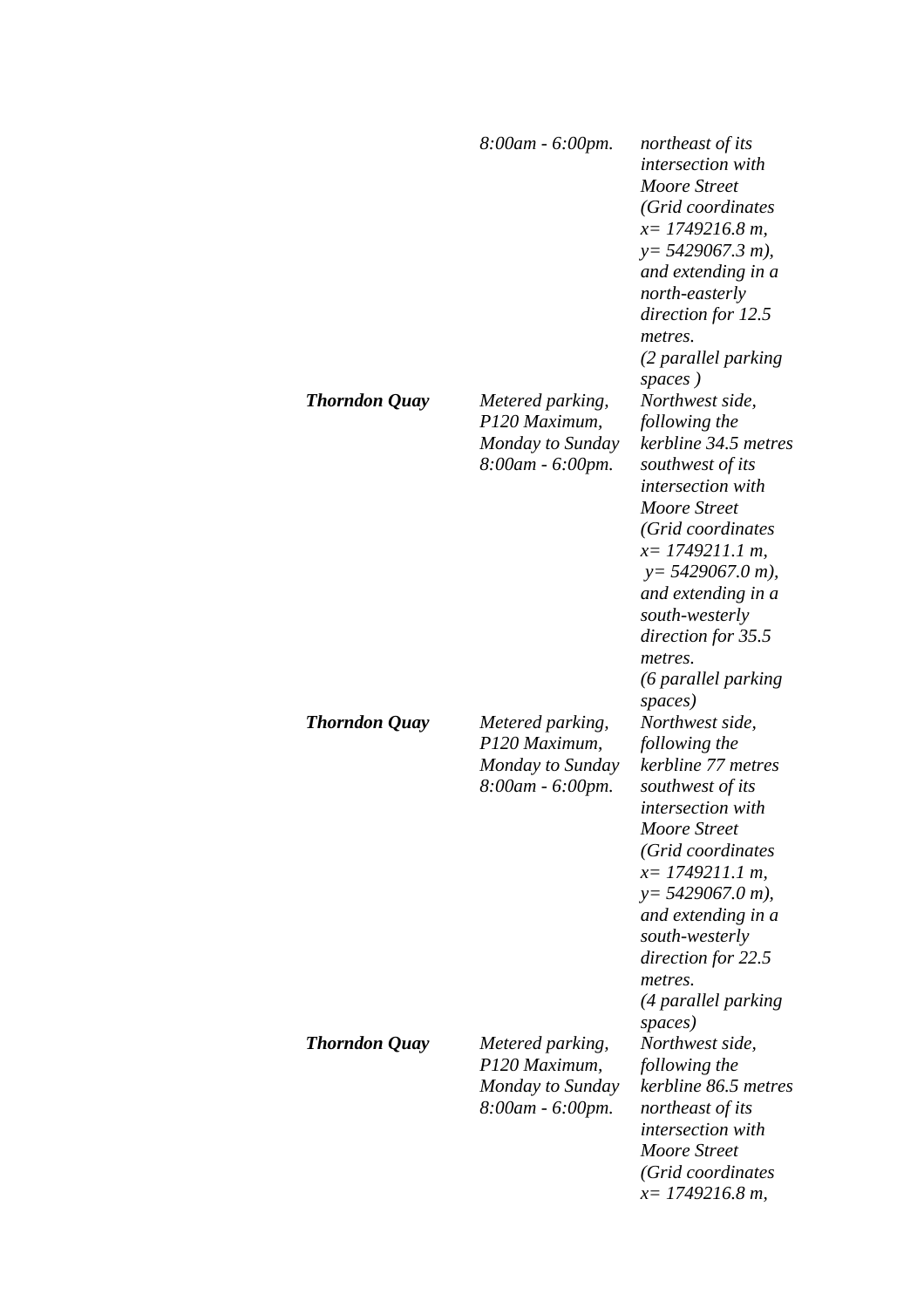| <b>Thorndon Quay</b> | Metered parking,<br>P120 Maximum,<br>Monday to Sunday<br>8:00am - 6:00pm. | $y = 5429067.3 m$ ),<br>and extending in a<br>north-easterly<br>direction for 16<br>metres.<br>(3 parallel parking<br>spaces)<br>Northwest side,<br>following the<br>kerbline 122 metres<br>northeast of its<br><i>intersection</i> with<br>Moore Street<br>(Grid coordinates<br>$x=1749216.8 m$ ,<br>$y = 5429067.3 m$ ,<br>and extending in a<br>north-easterly<br>direction for 10<br>metres.<br>(2 parallel parking<br>spaces) |
|----------------------|---------------------------------------------------------------------------|------------------------------------------------------------------------------------------------------------------------------------------------------------------------------------------------------------------------------------------------------------------------------------------------------------------------------------------------------------------------------------------------------------------------------------|
| <b>Thorndon Quay</b> | Metered parking,<br>P120 Maximum,<br>Monday to Sunday<br>8:00am - 6:00pm. | Northwest side,<br>following the<br>kerbline 181 metres<br>northeast of its<br>intersection with<br>Moore Street<br>(Grid coordinates<br>$x=1749216.8 m$ ,<br>$y = 5429067.3 m$ ),<br>and extending in a<br>north-easterly<br>direction for 34.5<br>metres.<br>(6 parallel parking<br>spaces)                                                                                                                                      |
| <b>Thorndon Quay</b> | Metered parking,<br>P120 Maximum,<br>Monday to Sunday<br>8:00am - 6:00pm. | West side, following<br>the kerbline 110.5<br>metres southwest of<br><i>its intersection with</i><br>Moore Street<br>(Grid coordinates<br>$x=$ 1749211.1 m,<br>$y = 5429067.0 m$ ,<br>and extending in a<br>southerly direction<br>for 9 metres.<br>(2 parallel parking<br>spaces.                                                                                                                                                 |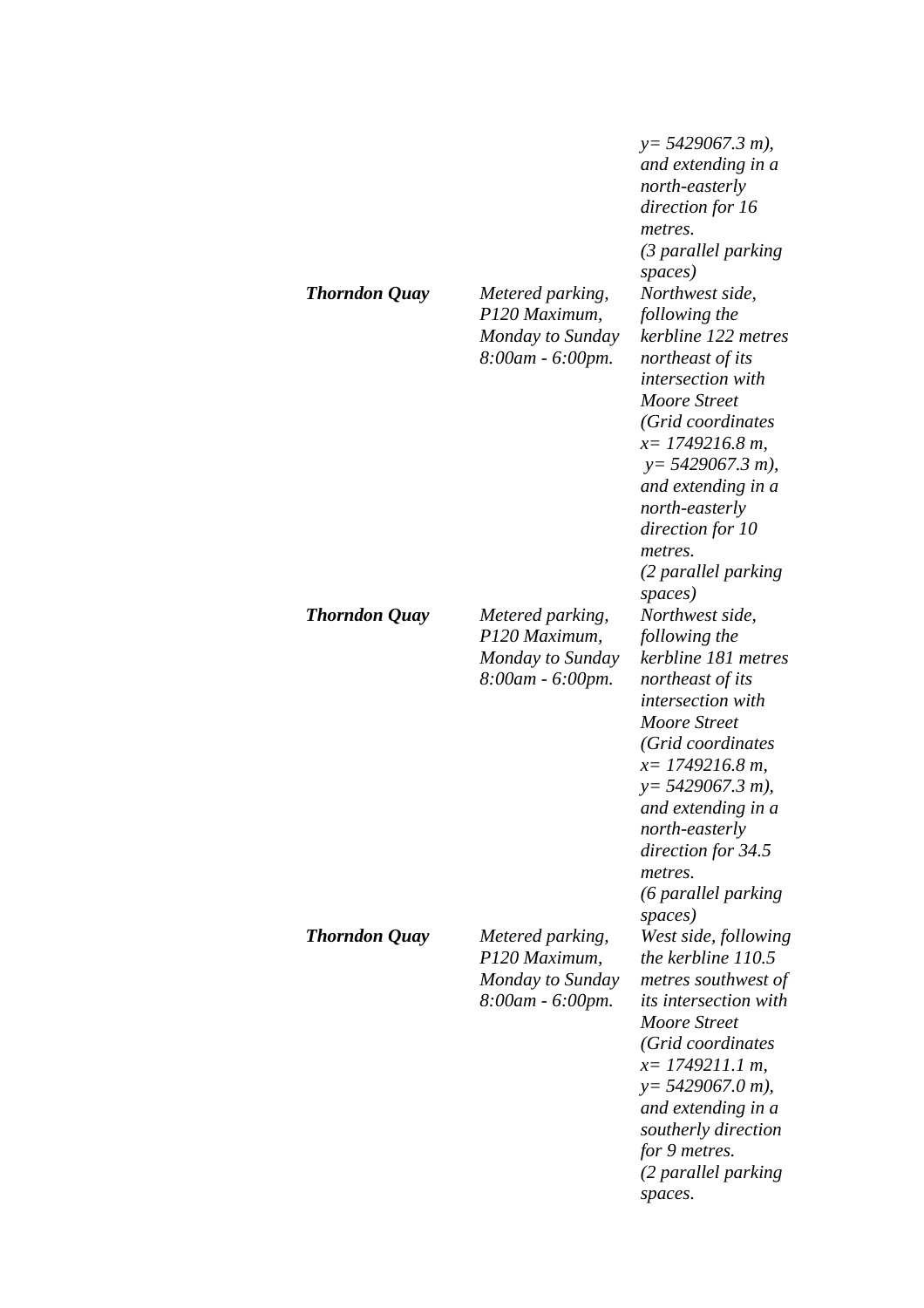| <b>Thorndon Quay</b> | Metered parking,<br>P120 Maximum,<br>Monday to Sunday<br>8:00am - 6:00pm. | West side, following<br>the kerbline 126.5<br>metres southwest of<br><i>its intersection with</i><br>Moore Street<br>(Grid coordinates<br>$x=1749211.1 m$ ,<br>$y = 5429067.0 m$ ,<br>and extending in a<br>southerly direction<br>for 35 metres.<br>(6 parallel parking<br>spaces)        |
|----------------------|---------------------------------------------------------------------------|--------------------------------------------------------------------------------------------------------------------------------------------------------------------------------------------------------------------------------------------------------------------------------------------|
| <b>Thorndon Quay</b> | Metered parking,<br>P120 Maximum,<br>Monday to Sunday<br>8:00am - 6:00pm. | West side, following<br>the kerbline 176.5<br>metres southwest of<br><i>its intersection with</i><br><b>Moore Street</b><br>(Grid coordinates<br>$x=$ 1749211.1 m,<br>$y = 5429067.0 m$ ,<br>and extending in a<br>southerly direction<br>for 27 metres.<br>(5 parallel parking<br>spaces) |
| <b>Thorndon Quay</b> | Metered parking,<br>P120 Maximum,<br>Monday to Sunday<br>8:00am - 6:00pm. | West side, following<br>the kerbline 29<br>metres north of its<br>intersection with<br>Davis Street<br>(Grid coordinates<br>$x=1749377.0 m$ ,<br>$y = 5429242.3 m$<br>and extending in a<br>northerly direction<br>for 18.5 metres. $(3)$<br>parallel parking<br>spaces)                   |
| <b>Thorndon Quay</b> | Metered parking,<br>P120 Maximum,<br>Monday to Sunday<br>8:00am - 6:00pm. | West side, following<br>the kerbline 56.5<br>metres north of its<br><i>intersection with</i><br>Davis Street<br>(Grid coordinates<br>$x=$ 1749377.0 m,<br>$y=5429242.3 m$<br>and extending in a<br>northerly direction<br>for 5 metres.                                                    |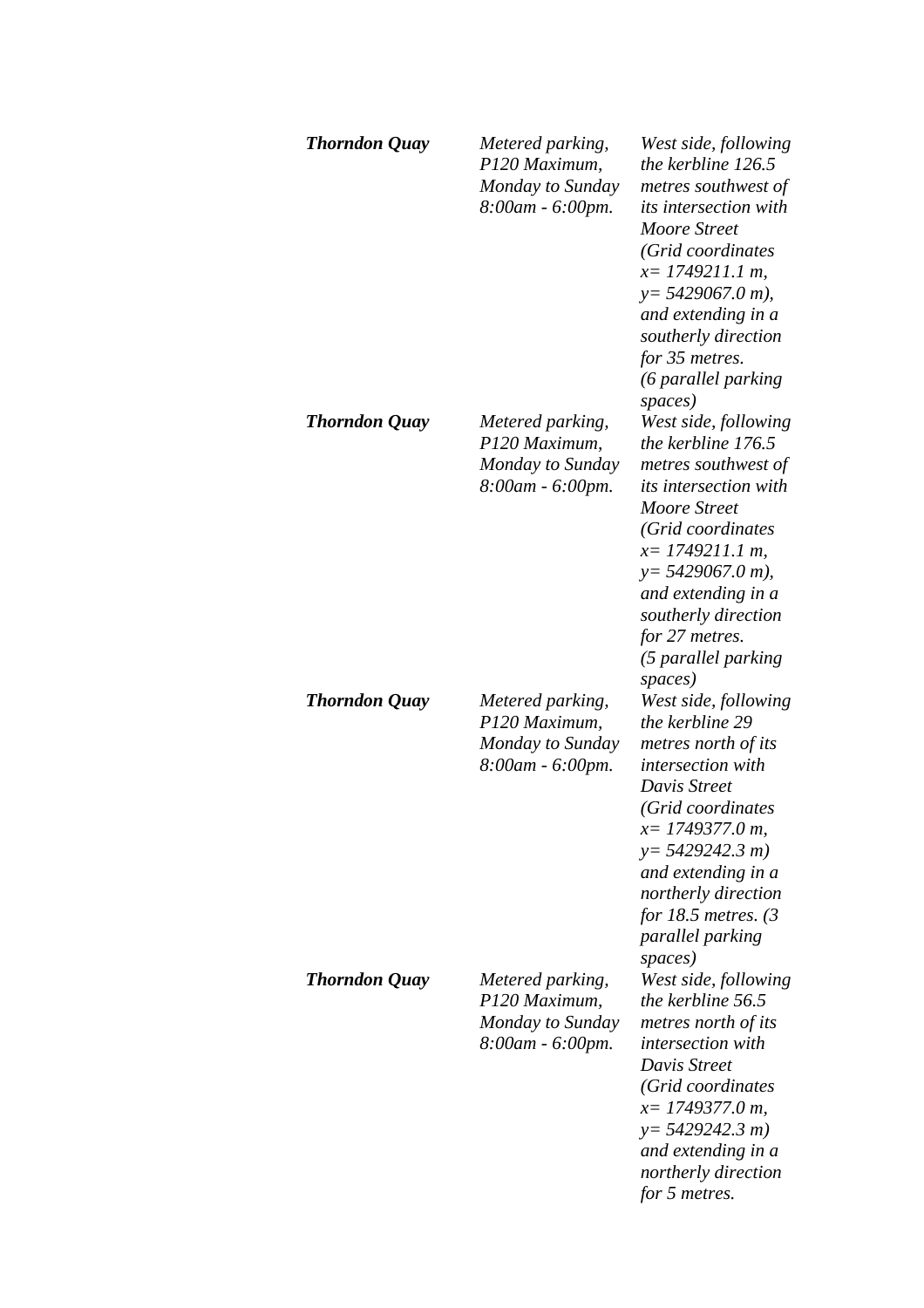| <b>Thorndon Quay</b> | Metered parking,<br>P120 Maximum,<br>Monday to Sunday<br>8:00am - 6:00pm. | (1 parallel parking<br>space)<br>West side, following<br>the kerbline 68<br>metres north of its<br><i>intersection with</i><br>Davis Street<br>(Grid coordinates<br>$x=$ 1749377.0 m,<br>$y=5429242.3 m$<br>and extending in a<br>northerly direction<br>for 5 metres.<br>(1 parallel parking<br>space) |
|----------------------|---------------------------------------------------------------------------|---------------------------------------------------------------------------------------------------------------------------------------------------------------------------------------------------------------------------------------------------------------------------------------------------------|
| <b>Thorndon Quay</b> | Metered parking,<br>P120 Maximum,<br>Monday to Sunday<br>8:00am - 6:00pm. | West side, following<br>the kerbline 105<br>metres north of its<br>intersection with<br>Davis Street<br>(Grid coordinates<br>$x=$ 1749377.0 m,<br>$y=5429242.3 m$<br>and extending in a<br>northerly direction<br>for 9.5 metres.<br>(2 parallel parking<br>spaces)                                     |
| <b>Thorndon Quay</b> | Metered parking,<br>P120 Maximum,<br>Monday to Sunday<br>8:00am - 6:00pm. | West side, following<br>the kerbline 119.5<br>metres north of its<br>intersection with<br>Davis Street<br>(Grid coordinates<br>$x=$ 1749377.0 m,<br>$y = 5429242.3 m$<br>and extending in a<br>northerly direction<br>for 5 metres.<br>(1 parallel parking)<br>space)                                   |
| <b>Thorndon Quay</b> | Metered parking,<br>P120 Maximum,<br>Monday to Sunday<br>8:00am - 6:00pm. | West side, following<br>the kerbline 138.5<br>metres north of its<br><i>intersection with</i><br>Davis Street<br>(Grid coordinates<br>$x=$ 1749377.0 m,<br>$y=5429242.3 m$<br>and extending in a                                                                                                        |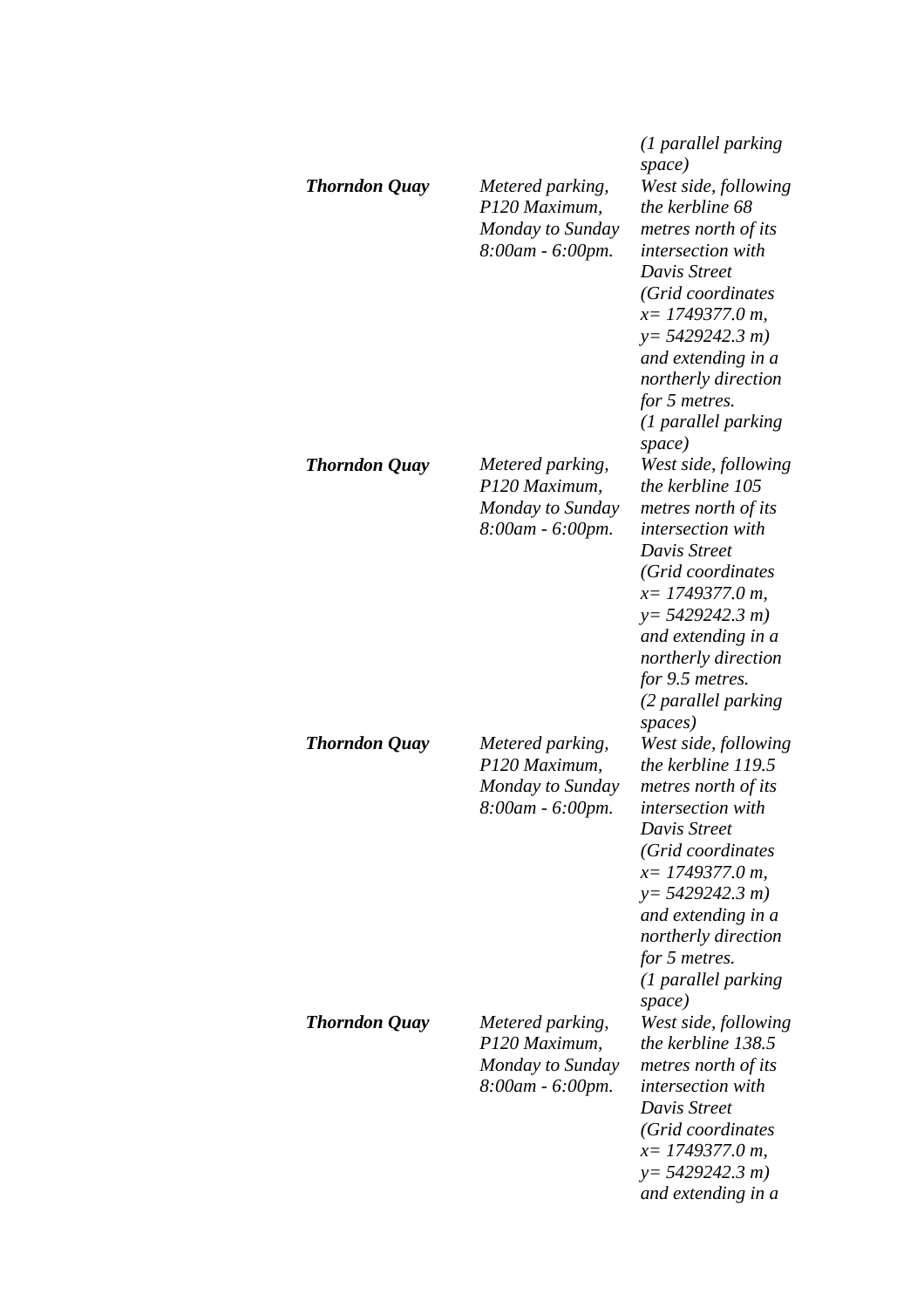| <b>Thorndon Quay</b> | Metered parking,<br>P120 Maximum,<br>Monday to Sunday<br>8:00am - 6:00pm.    | northerly direction<br>for 12 metres.<br>(4 angled parking<br>spaces)<br>West side, following<br>the kerbline 158.5<br>metres north of its<br>intersection with<br>Davis Street<br>(Grid coordinates<br>$x=$ 1749377.0 m,<br>$y=5429242.3 m$<br>and extending in a<br>northerly direction<br>for 10 metres.<br>(4 angled parking |
|----------------------|------------------------------------------------------------------------------|----------------------------------------------------------------------------------------------------------------------------------------------------------------------------------------------------------------------------------------------------------------------------------------------------------------------------------|
| <b>Thorndon Quay</b> | Metered parking,<br>P120 Maximum,<br>Monday to Sunday<br>8:00am - 6:00pm.    | spaces)<br>West side, following<br>the kerbline 202.5<br>metres north of its<br><i>intersection with</i><br>Davis Street<br>(Grid coordinates<br>$x=$ 1749377.0 m,<br>$y=5429242.3 m$<br>and extending in a<br>northerly direction<br>for 18 metres.<br>(6 angled parking<br>spaces)                                             |
| <b>Thorndon Quay</b> | Metered parking,<br>P120 Maximum,<br>Monday to Sunday<br>$8:00$ am - 6:00pm. | West side, following<br>the kerbline 228<br>metres north of its<br><i>intersection</i> with<br>Davis Street<br>(Grid coordinates<br>$x=$ 1749377.0 m,<br>$y=5429242.3 m$<br>and extending in a<br>northerly direction<br>for 20 metres.<br>(8 angled parking<br>spaces)                                                          |
| <b>Thorndon Quay</b> | Metered parking,<br>P120 Maximum,<br>Monday to Sunday<br>8:00am - 6:00pm.    | West side, following<br>the kerbline 260<br>metres north of its<br>intersection with<br>Davis Street<br>(Grid coordinates<br>$x=$ 1749377.0 m,                                                                                                                                                                                   |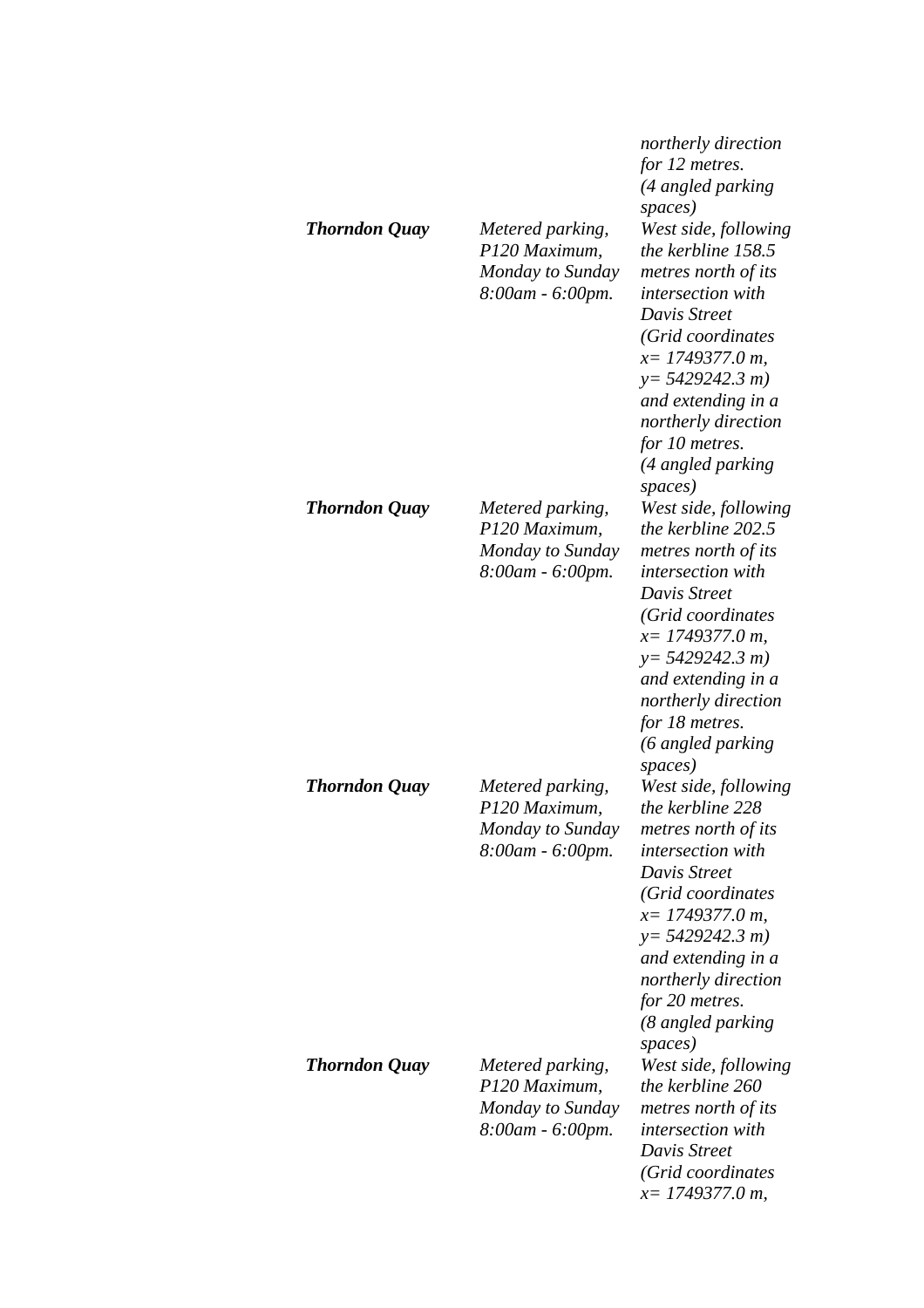| <b>Thorndon Quay</b> | Metered parking,<br>P120 Maximum,<br>Monday to Sunday<br>8:00am - 6:00pm. | $y = 5429242.3 m$<br>and extending in a<br>northerly direction<br>for 36.5 metres.<br>(13 angled parking<br>spaces)<br>West side, following<br>the kerbline 305<br>metres north of its<br><i>intersection with</i><br>Davis Street<br>(Grid coordinates<br>$x=$ 1749377.0 m,<br>$y = 5429242.3 m$ ),<br>and extending in a<br>northerly direction<br>for 14 metres.<br>(5 angled parking<br>spaces) |
|----------------------|---------------------------------------------------------------------------|-----------------------------------------------------------------------------------------------------------------------------------------------------------------------------------------------------------------------------------------------------------------------------------------------------------------------------------------------------------------------------------------------------|
| <b>Thorndon Quay</b> | Metered parking,<br>P120 Maximum,<br>Monday to Sunday<br>8:00am - 6:00pm. | West side, following<br>the kerbline 356.5<br>metres north of its<br><i>intersection</i> with<br>Davis Street<br>(Grid coordinates<br>$x=$ 1749377.0 m,<br>$y=$ 5429242.3 m),<br>and extending in a<br>northerly direction<br>for 11.5 metres.<br>(2 parallel parking<br>spaces)                                                                                                                    |
| <b>Thorndon Quay</b> | Metered parking,<br>P120 Maximum,<br>Monday to Sunday<br>8:00am - 6:00pm. | West side, following<br>the kerbline 376<br>metres north of its<br>intersection with<br>Davis Street<br>(Grid coordinates<br>$x=$ 1749377.0 m,<br>$y=$ 5429242.3 m),<br>and extending in a<br>northerly direction<br>for 17 metres.<br>(6 angled parking<br>spaces)                                                                                                                                 |
| <b>Thorndon Quay</b> | Metered parking,<br>P120 Maximum,<br>Monday to Sunday<br>8:00am - 6:00pm. | West side, following<br>the kerbline 399.5<br>metres north of its<br>intersection with<br>Davis Street                                                                                                                                                                                                                                                                                              |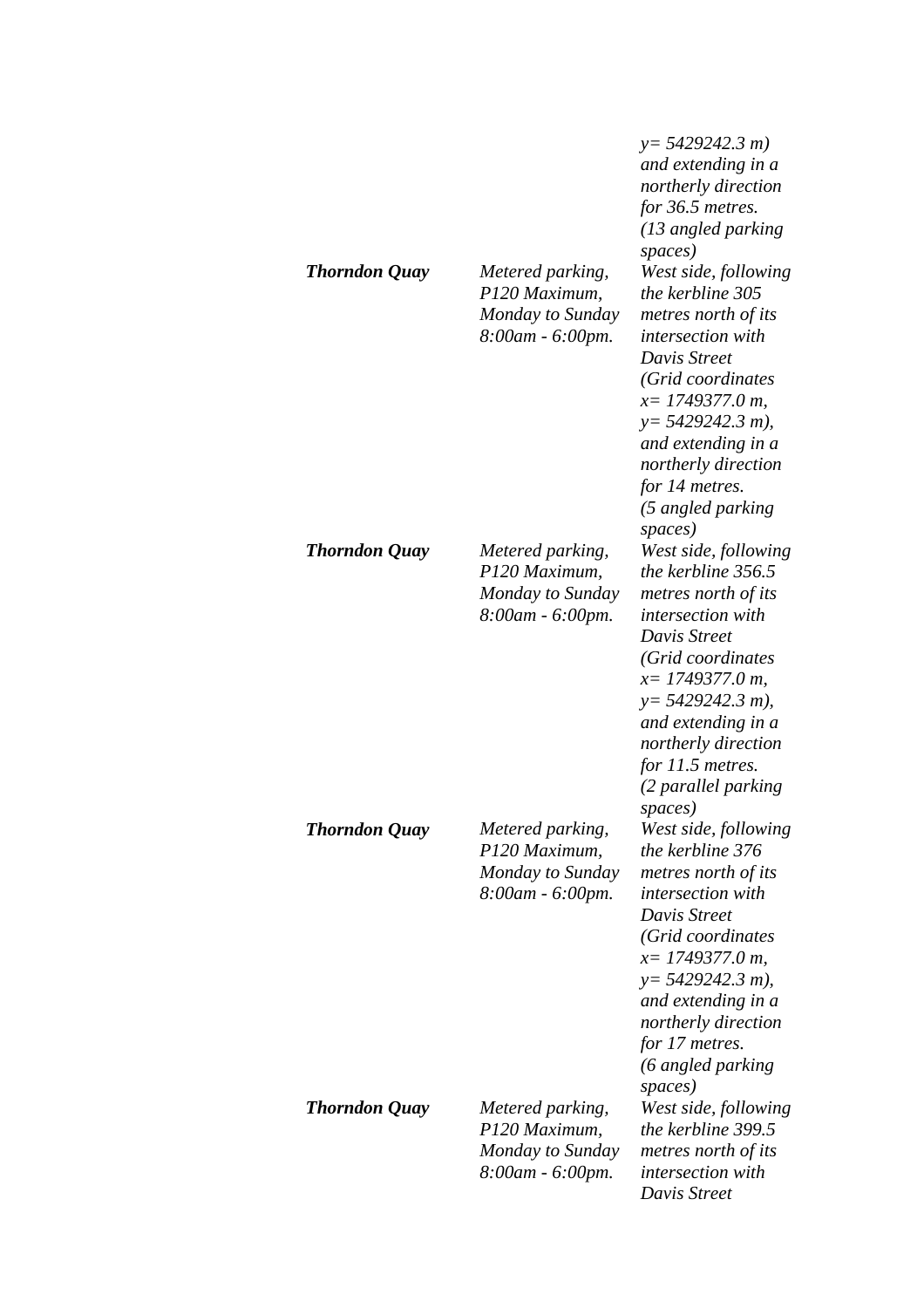|                      |                                                                           | (Grid coordinates<br>$x=1749377.0 m$ ,<br>$y=$ 5429242.3 m),<br>and extending in a<br>northerly direction<br>for 18.5 metres.<br>(6 angled parking<br>spaces)                                                                                                                  |
|----------------------|---------------------------------------------------------------------------|--------------------------------------------------------------------------------------------------------------------------------------------------------------------------------------------------------------------------------------------------------------------------------|
| <b>Thorndon Quay</b> | Metered parking,<br>P120 Maximum,<br>Monday to Sunday<br>8:00am - 6:00pm. | West side, following<br>the kerbline 425.5<br>metres north of its<br><i>intersection with</i><br>Davis Street<br>(Grid coordinates<br>$x=$ 1749377.0 m,<br>$y=$ 5429242.3 m),<br>and extending in a<br>northerly direction<br>for 5 metres.<br>(2 angled parking<br>spaces)    |
| <b>Thorndon Quay</b> | Metered parking,<br>P120 Maximum,<br>Monday to Sunday<br>8:00am - 6:00pm. | West side, following<br>the kerbline 440.5<br>metres north of its<br><i>intersection with</i><br>Davis Street<br>(Grid coordinates<br>$x=$ 1749377.0 m,<br>$y = 5429242.3 m$ ),<br>and extending in a<br>northerly direction<br>for 19 metres.<br>(6 angled parking<br>spaces) |
| <b>Thorndon Quay</b> | Metered parking,<br>P120 Maximum,<br>Monday to Sunday<br>8:00am - 6:00pm. | West side, following<br>the kerbline 466<br>metres north of its<br>intersection with<br>Davis Street<br>(Grid coordinates<br>$x=$ 1749377.0 m,<br>$y=$ 5429242.3 m),<br>and extending in a<br>northerly direction<br>for 6 metres.<br>(2 angled parking<br>spaces)             |
| <b>Thorndon Quay</b> | Metered parking,<br>P120 Maximum,<br>Monday to Sunday                     | West side, following<br>the kerbline 479<br>metres north of its                                                                                                                                                                                                                |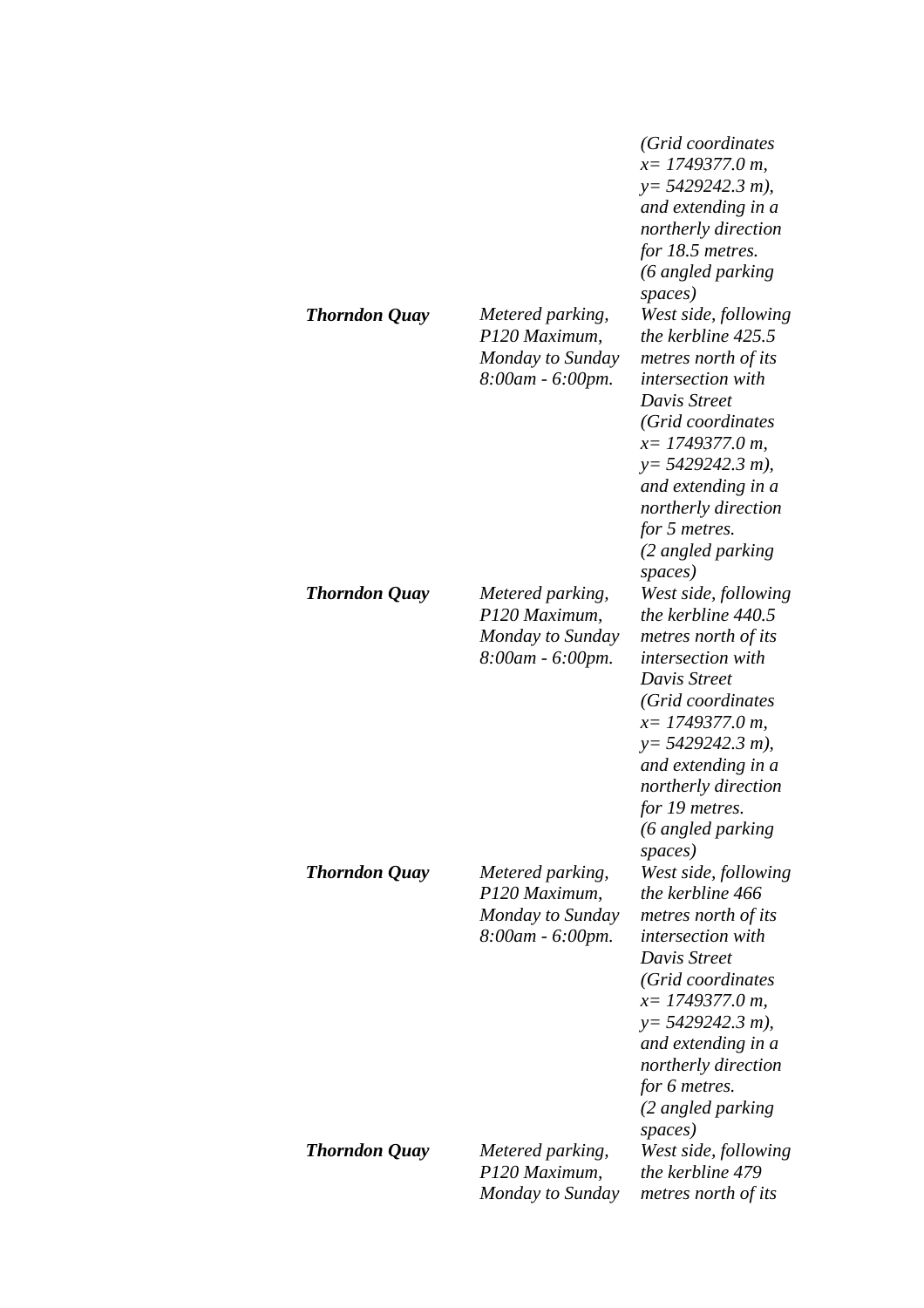|                      | 8:00am - 6:00pm.                                                                                                                                  | <i>intersection with</i><br>Davis Street<br>(Grid coordinates<br>$x=$ 1749377.0 m,<br>$y = 5429242.3 m$ ),<br>and extending in a<br>northerly direction<br>for 25.5 metres.<br>(9 angled parking                                                                                             |
|----------------------|---------------------------------------------------------------------------------------------------------------------------------------------------|----------------------------------------------------------------------------------------------------------------------------------------------------------------------------------------------------------------------------------------------------------------------------------------------|
| <b>Thorndon Quay</b> | Metered parking,<br>P120 Maximum,<br>Monday to Sunday<br>8:00am - 6:00pm.                                                                         | spaces)<br>West side, following<br>the kerbline 505.5<br>metres north of its<br><i>intersection with</i><br>Davis Street<br>(Grid coordinates<br>$x=$ 1749377.0 m,<br>$y = 5429242.3 m$ ,<br>and extending in a<br>northerly direction<br>for 33 metres. $(11)$<br>angled parking<br>spaces) |
| <b>Thorndon Quay</b> | Metered parking,<br>P120 Maximum,<br>Monday to Sunday<br>8:00am - 6:00pm.                                                                         | West side, following<br>the kerbline 577<br>metres north of its<br><i>intersection with</i><br>Davis Street<br>(Grid coordinates<br>$x=$ 1749377.0 m,<br>$y = 5429242.3 m$ ,<br>and extending in a<br>northerly direction<br>for 121 metres.                                                 |
| <b>Thorndon Quay</b> | Metered parking,<br>P10 Hours<br>Maximum,<br>Monday to<br>Thursday 8:00am -<br>6:00pm, Friday<br>8:00am - 8:00pm,<br>Saturday<br>8:00am - 6:00pm. | West side, following<br>the kerbline 726<br>metres north of its<br><i>intersection with</i><br>Davis Street<br>(Grid coordinates<br>$x=$ 1749377.0 m,<br>$y=$ 5429242.3 m),<br>and extending in a<br>northerly direction<br>for 58 metres.<br>(19 angle parking<br>spaces)                   |

*Add to Schedule H of the Traffic Restrictions Schedule*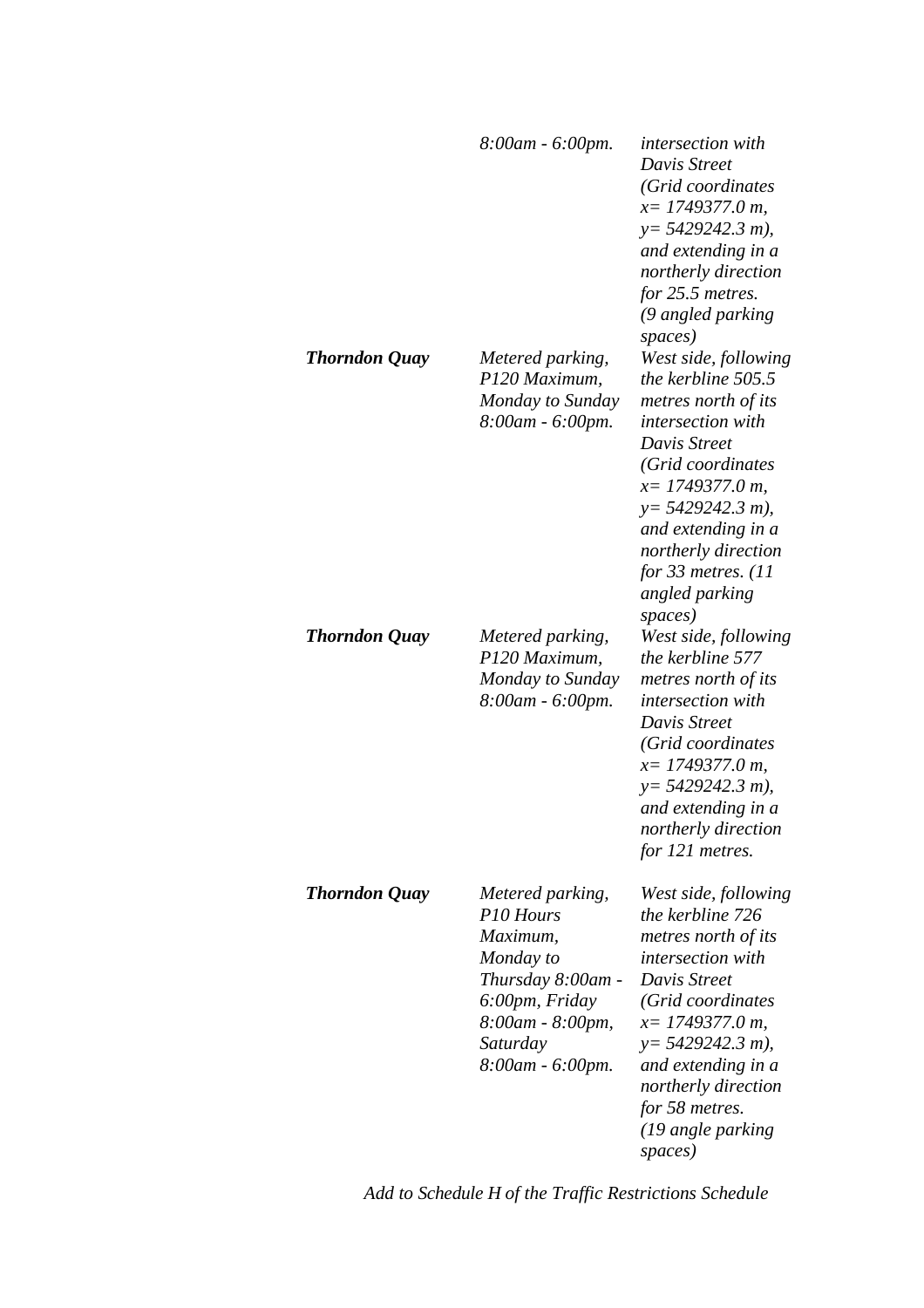| <b>Thorndon Quay</b> | Pedestrian<br>crossing. | East side, following<br>the kerbline 441.5<br>metres south of its<br><i>intersection with</i><br>Hutt Road<br>(Grid Coordinates<br>$x=$ 1749218.1 m,<br>$y = 5430001.8$ m).       |
|----------------------|-------------------------|-----------------------------------------------------------------------------------------------------------------------------------------------------------------------------------|
| <b>Thorndon Quay</b> | Pedestrian<br>crossing. | West side, following<br>the kerbline 237<br>metres northeast of<br><i>its intersection with</i><br>Moore Street<br>(Grid coordinates<br>$x=1749216.8 m$ ,<br>$y = 5429067.3 m$ ). |
| <b>Thorndon Quay</b> | Pedestrian<br>crossing. | Northwest side,<br>following the<br>kerbline 8.5 metres<br>of its intersection<br>with<br>Moore Street<br>(Grid coordinates<br>$x=$ 1749211.1 m,<br>$y = 5429067.0 m$ ).          |

*(b) Time limited P10 – Kinghorne Street– Strathmore (TR102-10)* 

*Add to Schedule A (Time Limited Parking) of the Traffic Restrictions Schedule* 

| <b>Column One</b>       | <b>Column Two</b> | <b>Column Three</b> |
|-------------------------|-------------------|---------------------|
| <b>Kinghorne Street</b> | <i>P10.</i>       |                     |
|                         | Monday to         | South side,         |
|                         | Friday            | commencing 42       |
|                         | $8:00$ am –       | metres west of its  |
|                         | $9:00$ am         | prolongation of the |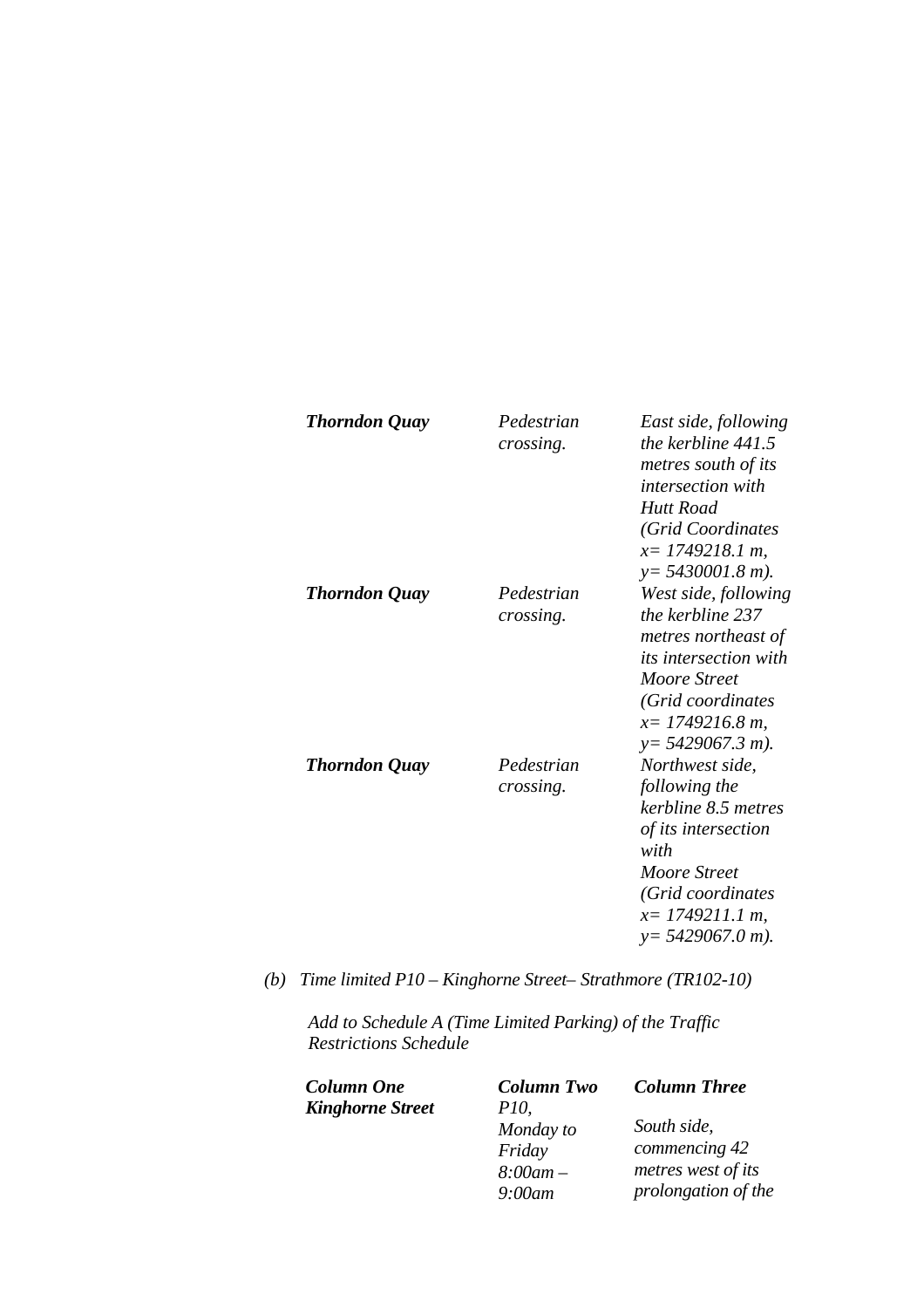*12:45pm - 2:45pm during school terms. eastern kerbline of Glamis Avenue (Grid coordinates x= 1752430.8 m, y= 5423285.4 m), extending in a westerly direction following the southern kerbline for 11 metres.* 

*(c) Time limited (P15) & Resident parking – Adelaide Road– Newtown (TR103-10)* 

*Add to Schedule A (Time Limited Parking) of the Traffic Restrictions Schedule* 

| Column One           | Column Two           | <b>Column Three</b>      |
|----------------------|----------------------|--------------------------|
| <b>Adelaide Road</b> | <i>P15.</i>          | East side.               |
|                      | Monday to            | commencing 52            |
|                      | Saturday             | metres south of its      |
|                      | $8:00$ am $-$        | <i>intersection with</i> |
|                      | $6:00 \, \text{pm}.$ | <b>Riddiford Street</b>  |
|                      |                      | (Grid coordinates        |
|                      |                      | $x=1748829.3 m$          |
|                      |                      | $y = 5425588.0 m$ , and  |
|                      |                      | extending in a           |
|                      |                      | southerly direction      |
|                      |                      | following the eastern    |
|                      |                      | kerbline for 10.5        |

*metres.* 

*Add to Schedule E (Residents Parking) of the Traffic Restrictions Schedule* 

| Column One<br>Adelaide Road | Column Two<br>Resident<br><i>parking -</i><br>displaying an<br><i>authorised</i><br>resident vehicle<br>parking permit<br>only,<br><i>at all times.</i> | <b>Column Three</b><br>East side.<br>commencing 62.5<br>metres south of its<br><i>intersection with</i><br><b>Riddiford Street</b><br>(Grid coordinates)<br>$x=1748829.3 m$<br>$y = 5425588.0 m$ ,<br>and extending in a<br>southerly direction<br>following the eastern<br>kerbline for 11.5<br>metres. |
|-----------------------------|---------------------------------------------------------------------------------------------------------------------------------------------------------|----------------------------------------------------------------------------------------------------------------------------------------------------------------------------------------------------------------------------------------------------------------------------------------------------------|
|-----------------------------|---------------------------------------------------------------------------------------------------------------------------------------------------------|----------------------------------------------------------------------------------------------------------------------------------------------------------------------------------------------------------------------------------------------------------------------------------------------------------|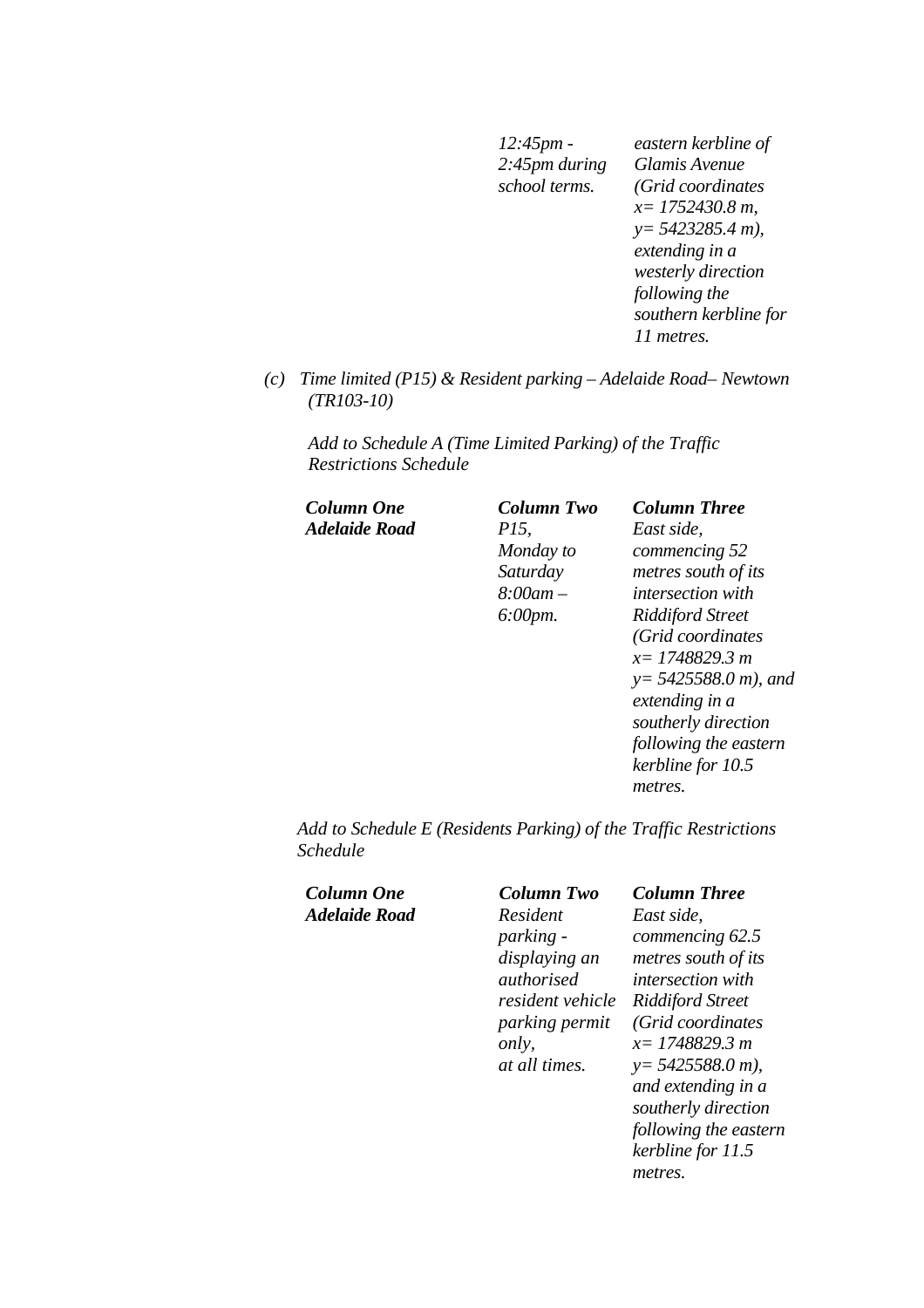*(d) Class restricted (Tour bus stop) – Aitken Street– Thorndon (TR104-10)* 

*Delete from Schedule D (No Stopping Restrictions) of the Traffic Restrictions Schedule* 

| Column One<br>Aitken Street | Column Two<br>No stopping,<br><i>at all times.</i> | <b>Column Three</b><br>North side.<br>commencing 5.5<br>metres east of its<br><i>intersection with</i><br>Molesworth Street<br>(Grid Coordinates<br>X=2658913.372992<br>т.<br>Y=5990689.297532<br>m) and extending in<br>an easterly direction |
|-----------------------------|----------------------------------------------------|------------------------------------------------------------------------------------------------------------------------------------------------------------------------------------------------------------------------------------------------|
|                             |                                                    | following the<br>kerbline for 15.5<br>metres.                                                                                                                                                                                                  |
|                             |                                                    |                                                                                                                                                                                                                                                |

*Delete from Schedule F (Metered Parking) of the Traffic Restrictions Schedule* 

| Column One    | <b>Column Two</b>     | <b>Column Three</b>      |
|---------------|-----------------------|--------------------------|
| Aitken Street | Metered               | North side,              |
|               | <i>parking,</i>       | commencing 21            |
|               | P120                  | metres east of its       |
|               | Maximum.              | <i>intersection with</i> |
|               | Monday to             | Molesworth Street        |
|               | Thursday              | (Grid coordinates)       |
|               | $8:00$ am -           | $x=1748891.7 m$ ,        |
|               | $6:00 \, \text{pm}$ , | $y = 5428977.1 m$ ,      |
|               | Friday                | and extending in an      |
|               | $8:00$ am -           | easterly direction       |
|               | 8:00pm,               | following the            |
|               | Saturday and          | kerbline for 48          |
|               | Sunday                | metres. (8 parallel      |
|               | $8:00 - 6:00$ pm.     | <i>carparks</i> )        |
|               |                       |                          |

*Add to Schedule D (No Stopping Restrictions) of the Traffic Restrictions Schedule* 

*Column One Column Two Column Three* 

*Aitken Street No stopping, at all times.* 

*North side, commencing 5.5 metres east of its intersection with Molesworth Street (Grid coordinates*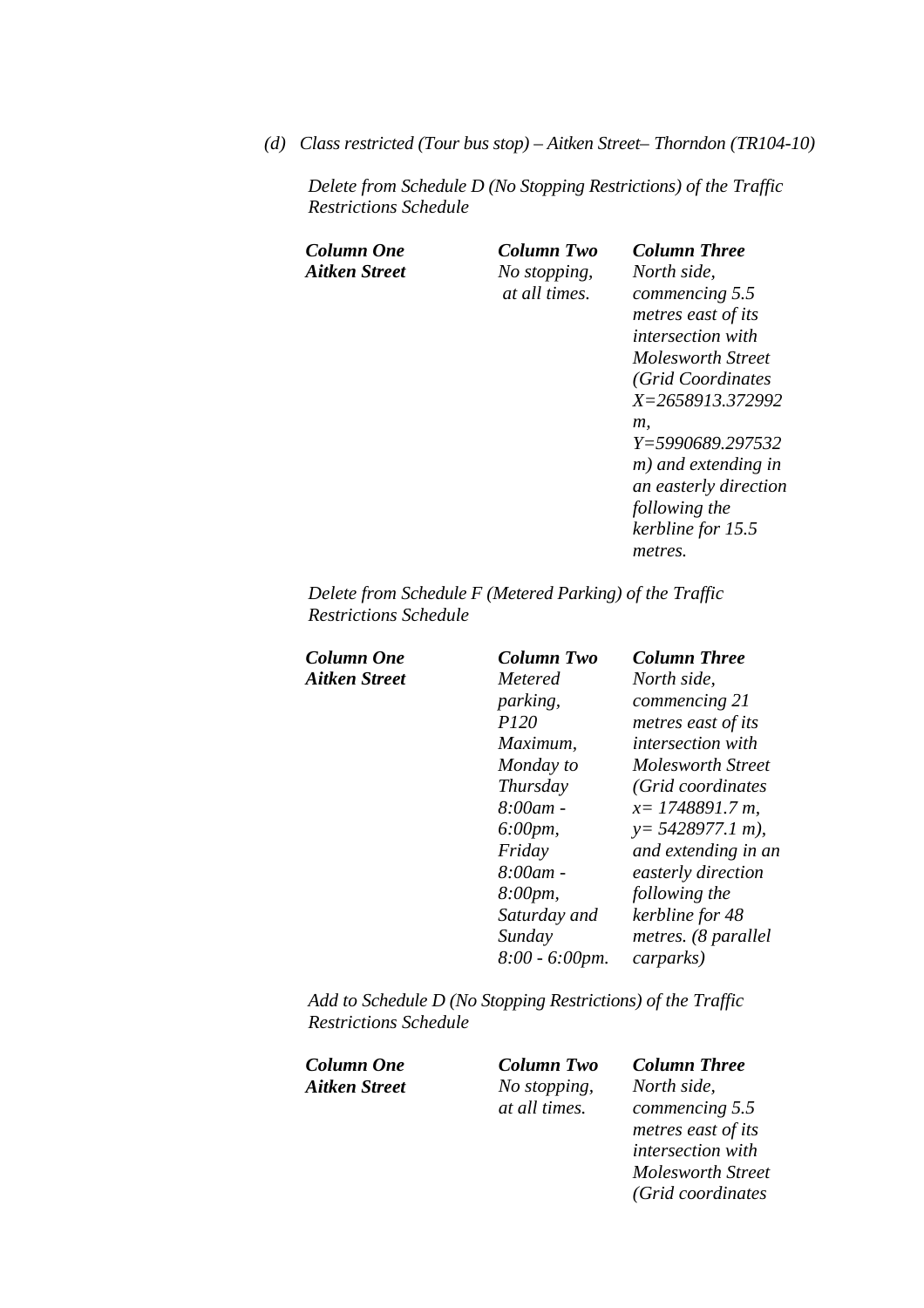*x= 1748891.7 m, y= 5428977.1 m), and extending in an easterly direction following the kerbline for 8.5 metres.* 

*Add to Schedule B (Restricted Parking) of the Traffic Restrictions Schedule* 

| Column One    | Column Two     | <b>Column Three</b>      |
|---------------|----------------|--------------------------|
| Aitken Street | Tour bus stop, | North side,              |
|               | Monday to      | commencing 14            |
|               | Sunday 9:00am  | metres east of its       |
|               | $-6:00$ pm.    | <i>intersection with</i> |
|               |                | Molesworth Street        |
|               |                | (Grid coordinates)       |
|               |                | $x=1748891.7 m$ ,        |
|               |                | $y = 5428977.1 m$ ,      |
|               |                | and extending in an      |
|               |                | easterly direction       |
|               |                | following the            |
|               |                | kerbline for 12          |
|               |                | metres.                  |
|               |                |                          |

*Add to Schedule F (Metered Parking) of the Traffic Restrictions Schedule* 

| Column One    | Column Two           | <b>Column Three</b>      |
|---------------|----------------------|--------------------------|
| Aitken Street | <i>Metered</i>       | North side,              |
|               | parking,             | commencing 26            |
|               | <i>P120</i>          | metres east of its       |
|               | Maximum,             | <i>intersection with</i> |
|               | Monday to            | <b>Molesworth Street</b> |
|               | Thursday             | (Grid coordinates        |
|               | $8:00am$ -           | $x=1748891.7 m$ ,        |
|               | 6:00pm, Friday       | $y = 5428977.1 m$ ,      |
|               | 8:00am -             | and extending in an      |
|               | 8:00pm,              | easterly direction       |
|               | Saturday and         | following the            |
|               | Sunday               | kerbline for 43          |
|               | 8:00am -             | metres.                  |
|               | $6:00 \, \text{pm}.$ |                          |

*(e) Time limited (P60) & No stopping at all times – Elizabeth Street– Mt Victoria (TR107-10)* 

*Delete from Schedule A (Time Limited Parking) of the Traffic Restrictions Schedule*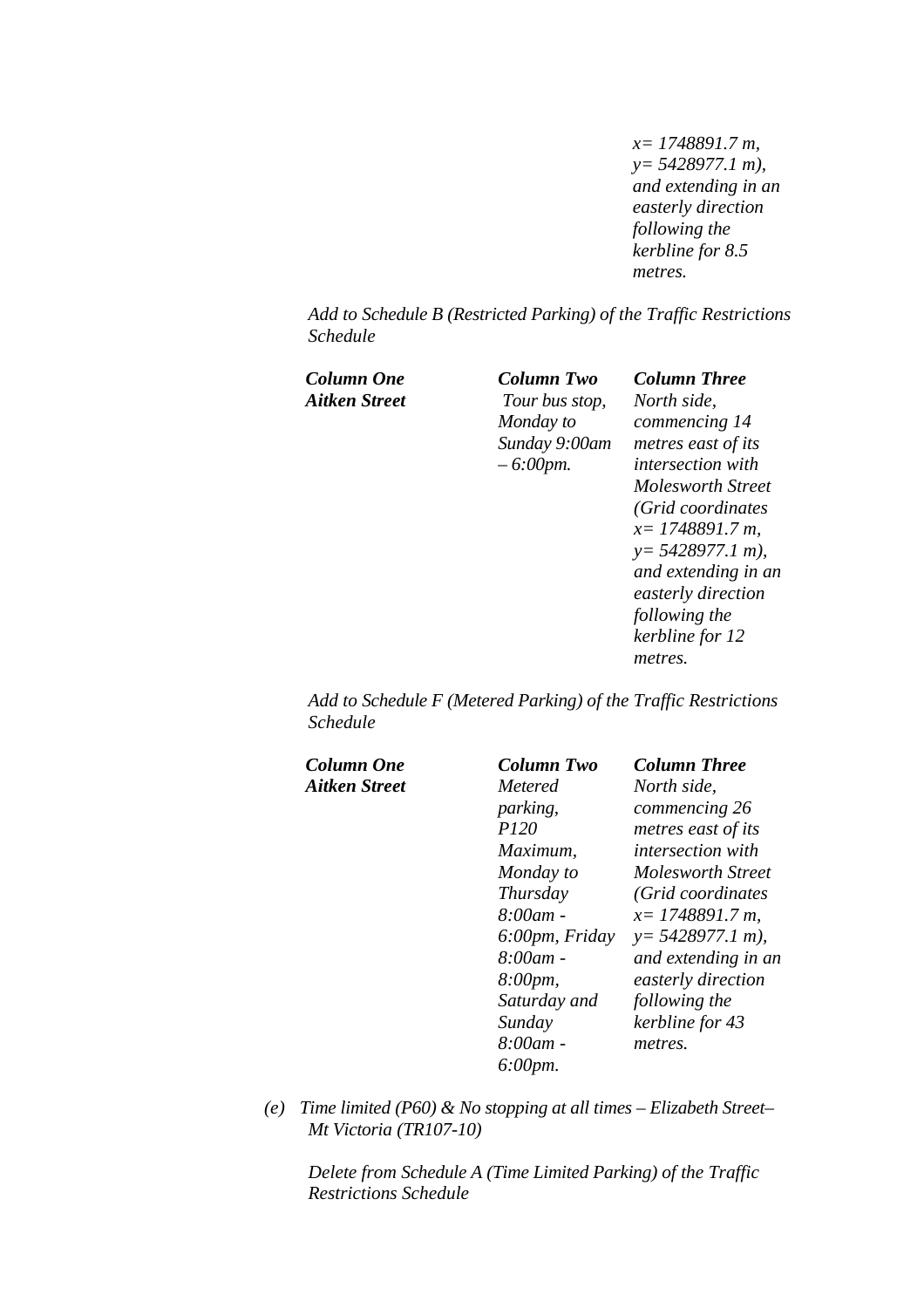*Elizabeth Street P15,* 

*Column One Column Two Column Three Monday to Saturday 8:00 am - 6:00pm.*

*South side, commencing 7.5 metres west of its intersection with Moncrieff Street and extending in a westerly direction following the southern kerbline for 27 metres.* 

*Delete from Schedule D (No Stopping Restrictions) of the Traffic Restrictions Schedule* 

*Column One Column Two Column Three Elizabeth Street No stopping,* 

*at all times.*

*South side, commencing 4 metres south of its intersection with Moncrieff Street and extending in a westerly direction following the southern kerbline for 3.5 metres.* 

*Add to Schedule D (No Stopping Restrictions) of the Traffic Restrictions Schedule* 

*Column One Column Two Column Three Elizabeth Street No stopping,* 

*at all times.*

*South side, commencing from its intersection with Moncrieff Street (Grid coordinates x= 1749419.8 m, y= 5426819.1 m), and extending in a westerly direction following the southern kerbline for 12.5 metres.*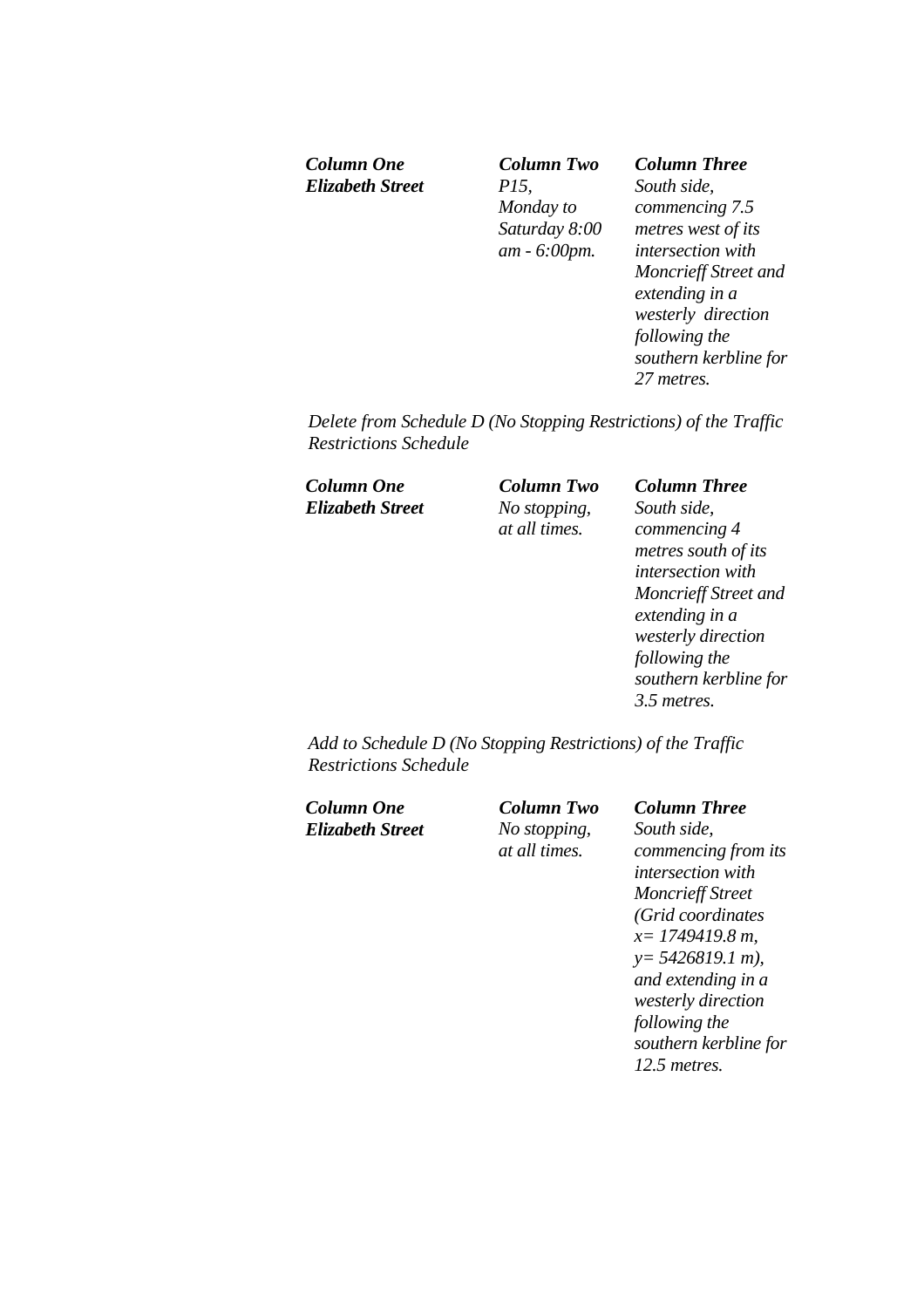*Add to Schedule A (Time Limited Parking) of the Traffic Restrictions Schedule* 

| Column One<br>Elizabeth Street | Column Two<br><i>P30</i> .<br>Monday to<br>Sunday 8:00am<br>$-6:00$ pm. | <b>Column Three</b><br>South side.<br>commencing 12.5<br>metres west of its<br><i>intersection with</i><br><b>Moncrieff Street</b><br>(Grid coordinates<br>$x=1749419.8 m$ ,<br>$y = 5426819.1 m$ ,<br>and extending in a<br>westerly direction<br>following the<br>southern kerbline for |
|--------------------------------|-------------------------------------------------------------------------|-------------------------------------------------------------------------------------------------------------------------------------------------------------------------------------------------------------------------------------------------------------------------------------------|
|                                |                                                                         | 5.5 metres.                                                                                                                                                                                                                                                                               |

*Add to Schedule A (Time Limited Parking) of the Traffic Restrictions Schedule* 

| Column One       | Column Two           | <b>Column Three</b>      |
|------------------|----------------------|--------------------------|
| Elizabeth Street | P60,                 | South side,              |
|                  | Monday to            | commencing 18            |
|                  | Saturday             | metres west of its       |
|                  | $8:00$ am $-$        | <i>intersection with</i> |
|                  | $6:00 \, \text{pm}.$ | <b>Moncrieff Street</b>  |
|                  |                      | (Grid coordinates        |
|                  |                      | $x=1749419.8 m$ ,        |
|                  |                      | $y = 5426819.1 m$ ,      |
|                  |                      | and extending in a       |
|                  |                      | westerly direction       |
|                  |                      | following the            |
|                  |                      | southern kerbline for    |
|                  |                      | 17.5 metres.             |

*(f) Time limited (P60) & No stopping at all times – Kingsford Smith Street– Rongotai (TR108-10)* 

*Add to Schedule A (Time Limited Parking) of the Traffic Restrictions Schedule* 

| <b>Column One</b>             | <b>Column Two</b>    | <b>Column Three</b> |
|-------------------------------|----------------------|---------------------|
| <b>Kingsford Smith Street</b> | P120,                | West side,          |
|                               | Monday to            | commencing 25.5     |
|                               | Saturday             | metres north of its |
|                               | $8:00$ am –          | intersection with   |
|                               | $6:00 \, \text{pm}.$ | Lyall Parade        |
|                               |                      | (Grid coordinates   |
|                               |                      | $x=$ 1750644.9 m,   |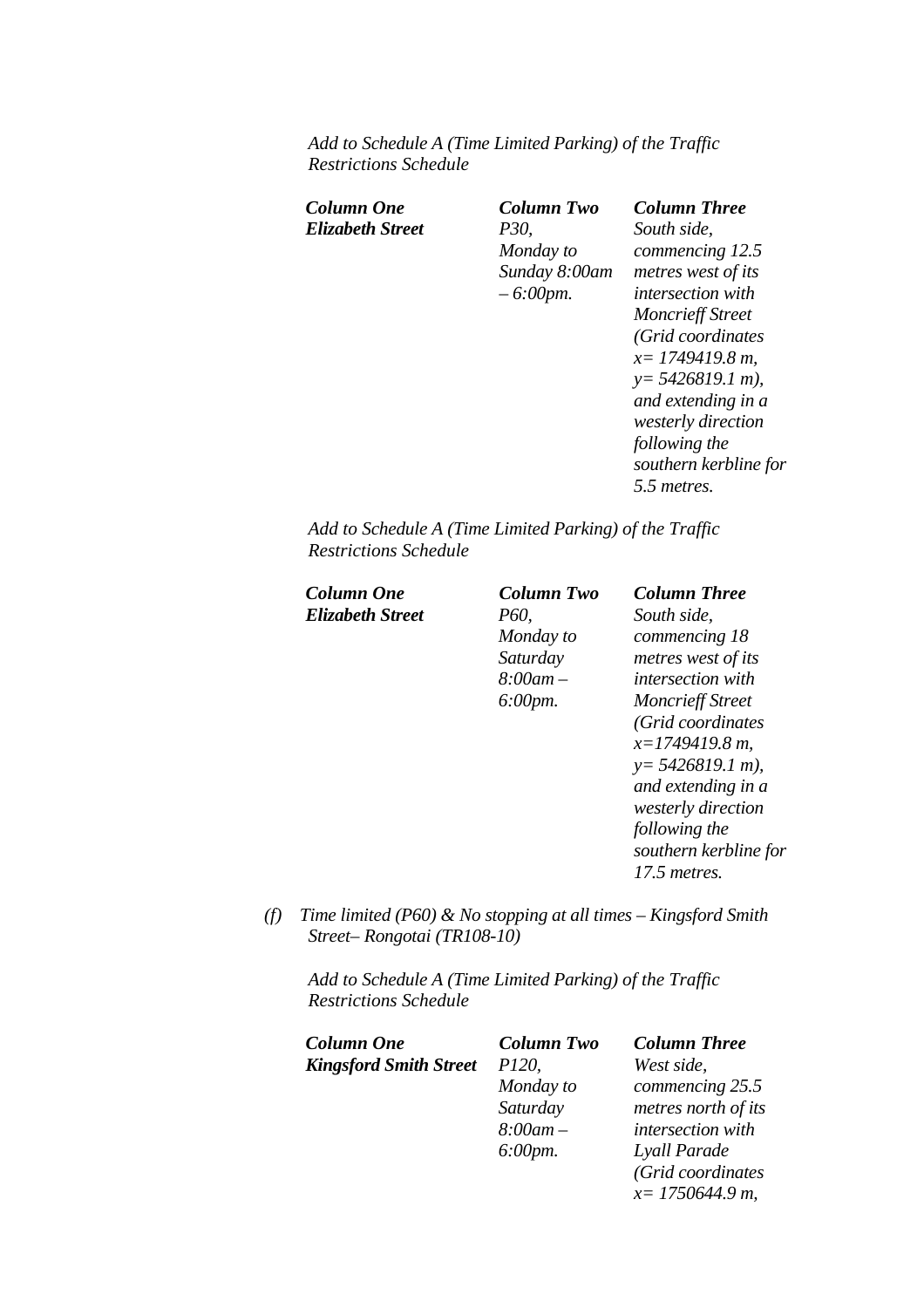*Kingsford Smith Street P60,* 

*Monday to Saturday 8:00am – 6:00pm.*

*y= 5423271.6 m), extending in a northerly direction following the western kerbline for 27.5 metres. West side, commencing 118 metres north of its intersection with Lyall Parade (Grid coordinates x= 1750644.9 m, y= 5423271.6 m), extending in a northerly direction following the western kerbline for 20 metres.* 

*Add to Schedule D (No Stopping Restrictions) of the Traffic Restrictions Schedule* 

| Column One<br><b>Kingsford Smith Street</b> | Column Two<br>No stopping,<br>at all times. | <b>Column Three</b><br>West side,<br>commencing 52.5<br>metres north of its<br><i>intersection with</i><br>Lyall Parade<br>(Grid coordinates<br>$x=$ 1750644.9 m,<br>$y=5423271.6$ m),<br>extending in a<br>northerly direction<br>following the western<br>kerbline for 8.5<br>metres. |
|---------------------------------------------|---------------------------------------------|-----------------------------------------------------------------------------------------------------------------------------------------------------------------------------------------------------------------------------------------------------------------------------------------|
| <b>Kingsford Smith Street</b>               | No stopping,<br>at all times.               | West side,<br>commencing 101.5<br>metres north of its<br>intersection with<br>Lyall Parade<br>(Grid coordinates<br>$x=$ 1750644.9 m,<br>$y=$ 5423271.6 m),<br>extending in a<br>northerly direction<br>following the western<br>kerbline for 16.5<br>metres.                            |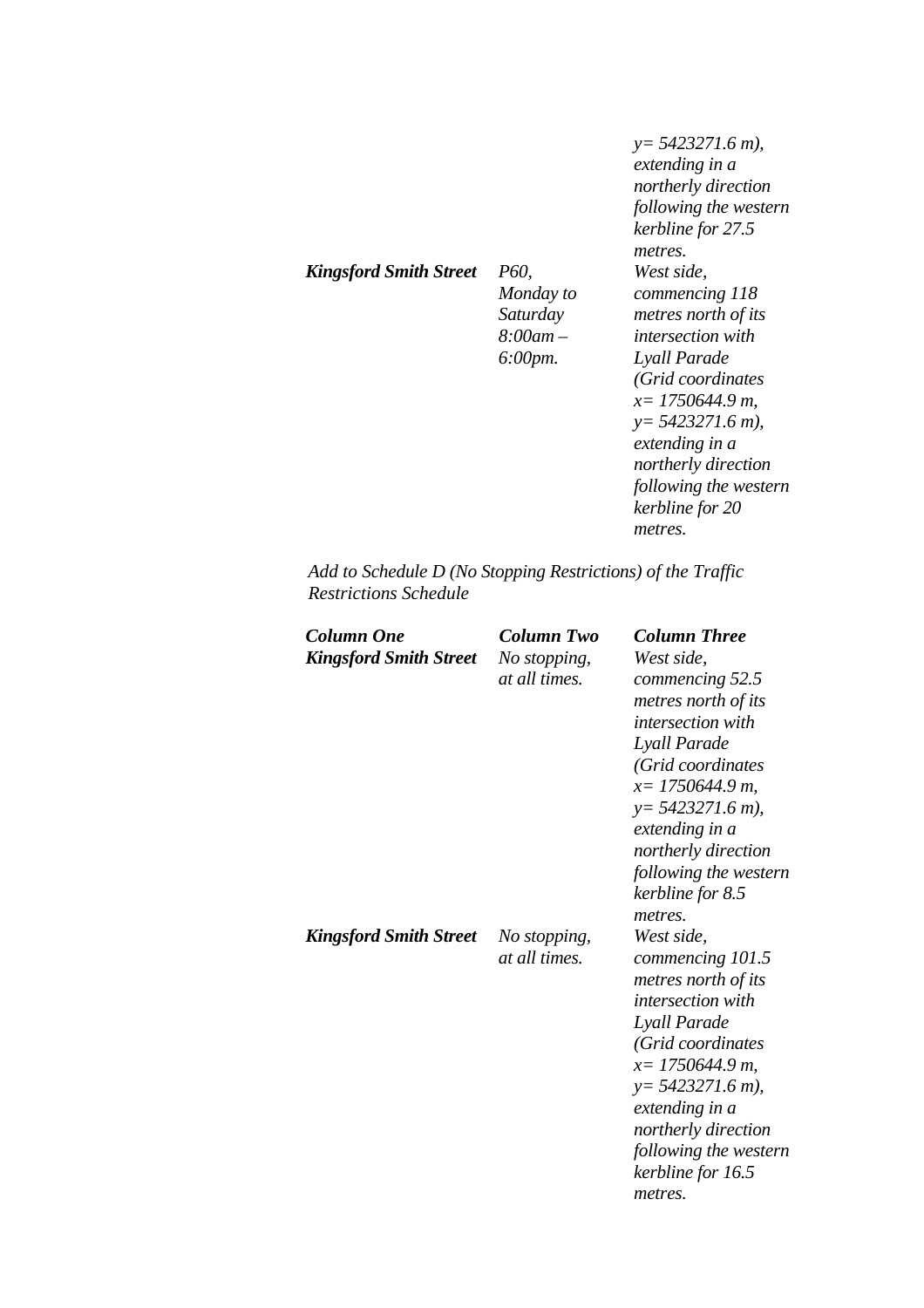*(g) Time limited (P10) – Bowen Street– Lambton (TR109-10)* 

*Delete from Schedule D (No Stopping Restrictions) of the Traffic Restrictions Schedule* 

| Column One   | Column Two    | Column Three               |
|--------------|---------------|----------------------------|
| Bowen Street | Clearway,     | South side,                |
|              | Monday to     | commencing 29              |
|              | Friday 4:00pm | metres west of its         |
|              | $-6:00$ pm.   | <i>intersection with</i>   |
|              |               | The Terrace                |
|              |               | (Grid Coordinates          |
|              |               | X=2658717.419746           |
|              |               | т.                         |
|              |               | Y=5990477.344501           |
|              |               | m) and extending           |
|              |               | <i>initially in a</i>      |
|              |               | <i>westerly direction,</i> |
|              |               | and then following         |
|              |               | the direction of the       |
|              |               | kerbline for a total       |
|              |               | of 478.5 metres.           |
|              |               |                            |

*Add to Schedule A (Time Limited Parking) of the Traffic Restrictions Schedule* 

*Column One Column Two Column Three Bowen Street P10,* 

*Monday to Sunday 8:00am – 6:00pm.*

*South side, commencing 29 metres west of its intersection with The Terrace (Grid coordinates x= 1748696.9 m, y= 5428766.8 m), and extending in a westerly direction following the kerbline for 17 metres. (3 parallel parking spaces)* 

*Add to Schedule D (No Stopping Restrictions) of the Traffic Restrictions Schedule* 

*Bowen Street Clearway,* 

*Monday to* 

*Column One Column Two Column Three South side, commencing 46*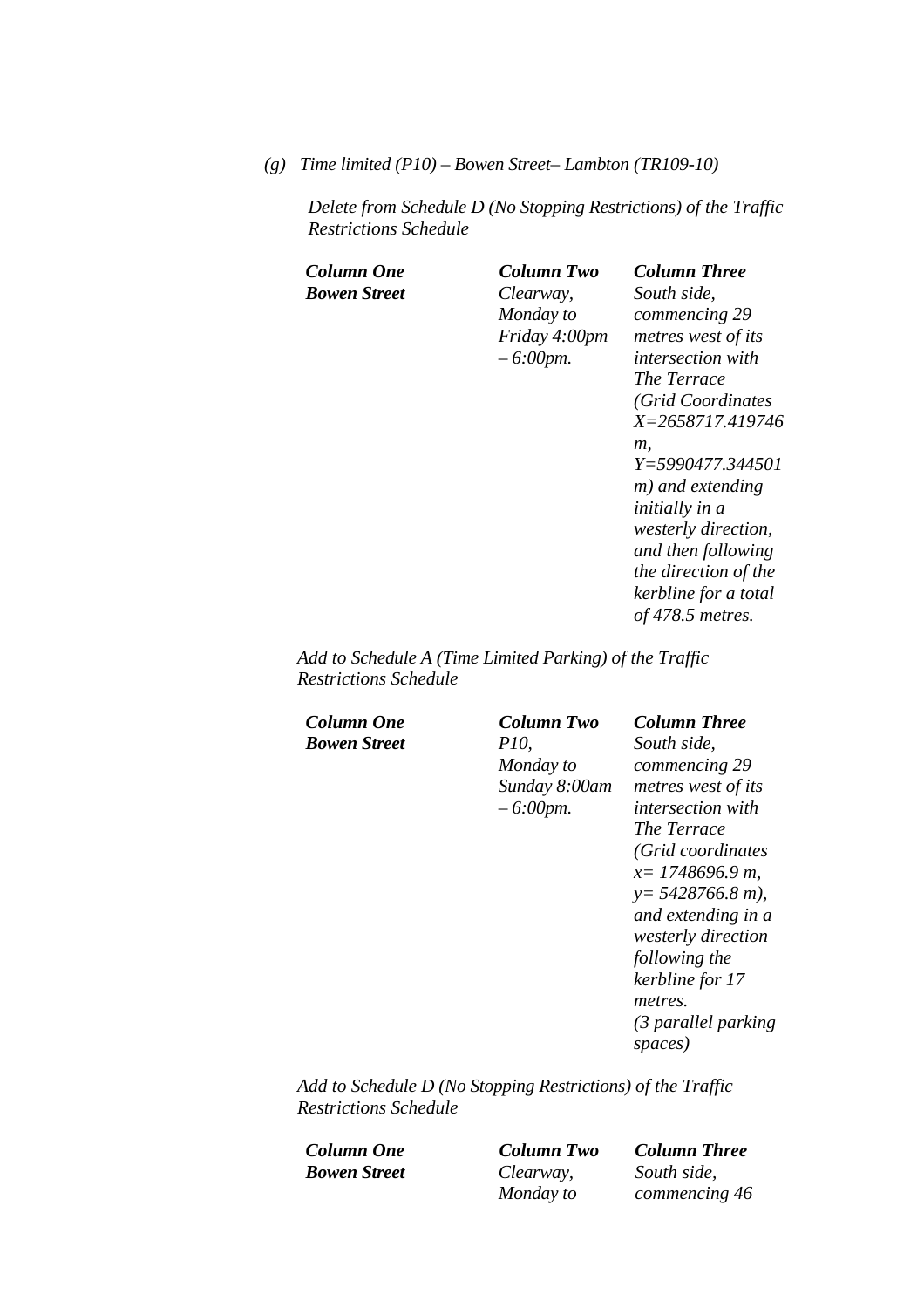*Friday 4:00pm – 6:00pm. metres west of its intersection with The Terrace (Grid coordinates x= 1748696.9 m, y= 5428766.8 m), and extending initially in a westerly direction, and then following the direction of the kerbline for a total of 461.5 metres.* 

*(h) Time limited (P5) & No stopping at all times - Pipitea Street– Thorndon (TR114-10)* 

*Delete from Schedule B (Restricted Parking) of the Traffic Restrictions Schedule* 

| Column One     | Column Two      | <b>Column Three</b>      |
|----------------|-----------------|--------------------------|
| Pipitea Street | <b>Bus Stop</b> | North side,              |
|                | 8am to 9am      | commencing 33            |
|                |                 | metres east of its       |
|                |                 | <i>intersection with</i> |
|                |                 | <b>Murphy Street</b>     |
|                |                 | (Grid Coordinates)       |
|                |                 | X=2659085.88924          |
|                |                 | т.                       |
|                |                 | Y=5990844.492907         |
|                |                 | m) and extending in      |
|                |                 | an easterly direction    |
|                |                 | following the kerbline   |
|                |                 | for 20 metres.           |
|                |                 |                          |

*Delete from Schedule D (No Stopping Restrictions) of the Traffic Restrictions Schedule* 

| Column One     | <b>Column Two</b> | <b>Column Three</b>      |
|----------------|-------------------|--------------------------|
| Pipitea Street | No Stopping,      | North side,              |
|                | At All Times.     | commencing 5             |
|                |                   | metres east of its       |
|                |                   | <i>intersection with</i> |
|                |                   | <b>Murphy Street</b>     |
|                |                   | (Grid Coordinates        |
|                |                   | X=2659085.88924          |
|                |                   | т.                       |
|                |                   | Y=5990844.492907         |
|                |                   | m) and extending in      |
|                |                   | an easterly direction    |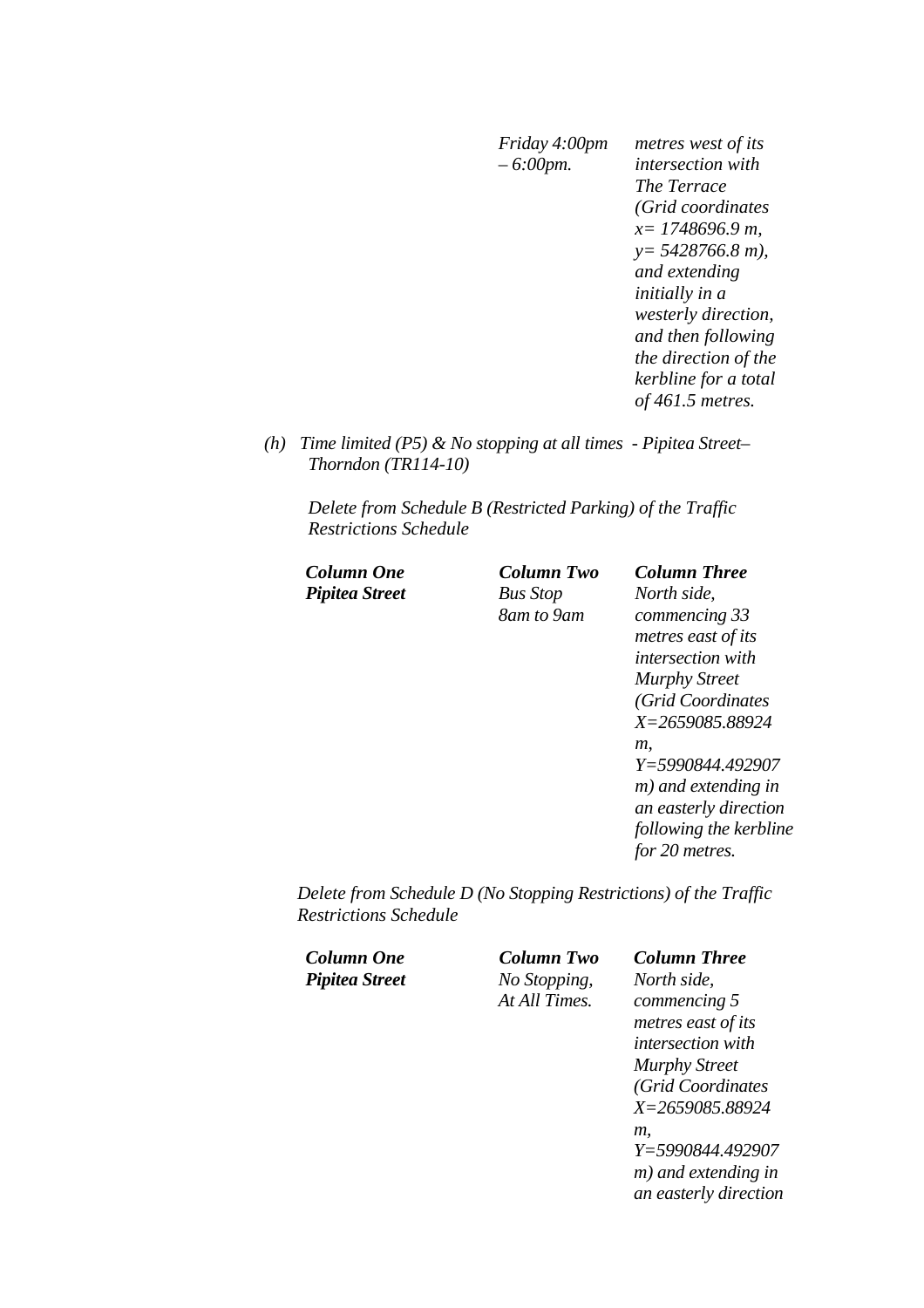| <b>Pipitea Street</b> | No Stopping,<br>At All Times. | following the<br>kerbline for 28<br>metres.<br>North side,<br>commencing 53<br>metres east of its<br>intersection with<br><b>Murphy Street</b><br>(Grid Coordinates<br>X=2659085.88924<br>т,<br>Y=5990844.492907<br>m) and extending in<br>an easterly direction<br>following the<br>kerbline for 7.5<br>metres. |
|-----------------------|-------------------------------|------------------------------------------------------------------------------------------------------------------------------------------------------------------------------------------------------------------------------------------------------------------------------------------------------------------|
| <b>Pipitea Street</b> | No Stopping,<br>At All Times. | North side,<br>commencing 65.5<br>metres east of its<br>intersection with<br><b>Murphy Street</b><br>(Grid Coordinates<br>X=2659085.88924<br>т.<br>Y=5990844.492907<br>m) and extending in<br>an easterly direction<br>following the<br>kerbline for 10<br>metres.                                               |
| <b>Pipitea Street</b> | No Stopping,<br>At All Times. | North side,<br>commencing 90<br>metres east of its<br>intersection with<br><b>Murphy Street</b><br>(Grid Coordinates<br>X=2659085.88924<br>т,<br>Y=5990844.492907<br>m) and extending in<br>an easterly direction<br>following the<br>kerbline up to<br>pedestrian crossing<br>for 20.5 metres.                  |
| <b>Pipitea Street</b> | No Stopping,<br>At All Times. | South side,<br>commencing 29.5<br>metres west of its<br>intersection with                                                                                                                                                                                                                                        |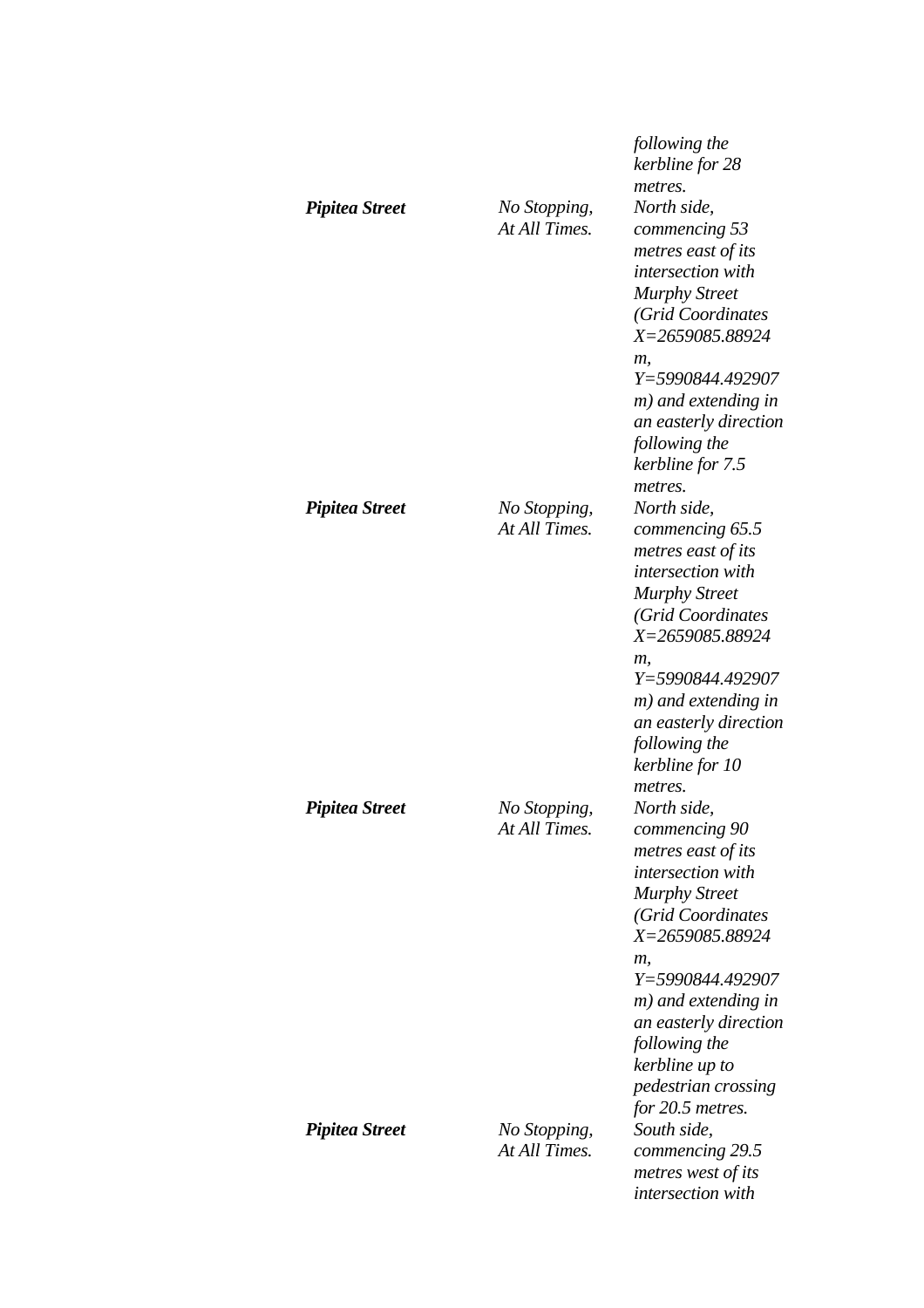|                       |                               | Moturoa Street<br>(Grid Coordinates<br>X=2659199.468749<br>m,<br>Y=5990830.926242<br>m) and extending in<br>a westerly direction<br>following the<br>kerbline for 12.5<br>metres.                                                                            |
|-----------------------|-------------------------------|--------------------------------------------------------------------------------------------------------------------------------------------------------------------------------------------------------------------------------------------------------------|
| <b>Pipitea Street</b> | No Stopping,<br>At All Times. | South side,<br>commencing 70<br>metres west of its<br>intersection with<br>Moturoa Street<br>(Grid Coordinates<br>X=2659199.468749<br>m,<br>Y=5990830.926242<br>m) and extending in<br>a westerly direction<br>following the<br>kerbline for 31.5<br>metres. |
| <b>Pipitea Street</b> | No Stopping,<br>At All Times. | South side,<br>commencing from its<br>intersection with<br>Moturoa Street<br>(Grid Coordinates<br>X=2659199.468749<br>m,<br>Y=5990830.926242<br>m) and extending in<br>a westerly direction<br>following the<br>kerbline for 12.5<br>metres.                 |

*Add to Schedule A (Time Limited Parking) of the Traffic Restrictions Schedule* 

| Column One     | Column Two    | <b>Column Three</b>  |
|----------------|---------------|----------------------|
| Pipitea Street | P5,           | North side,          |
|                | at all times. | commencing 74        |
|                |               | metres east of its   |
|                |               | intersection with    |
|                |               | <b>Murphy Street</b> |
|                |               | (Grid coordinates    |
|                |               | $x=1749064.2 m$ ,    |
|                |               | $y=$ 5429132.2 m),   |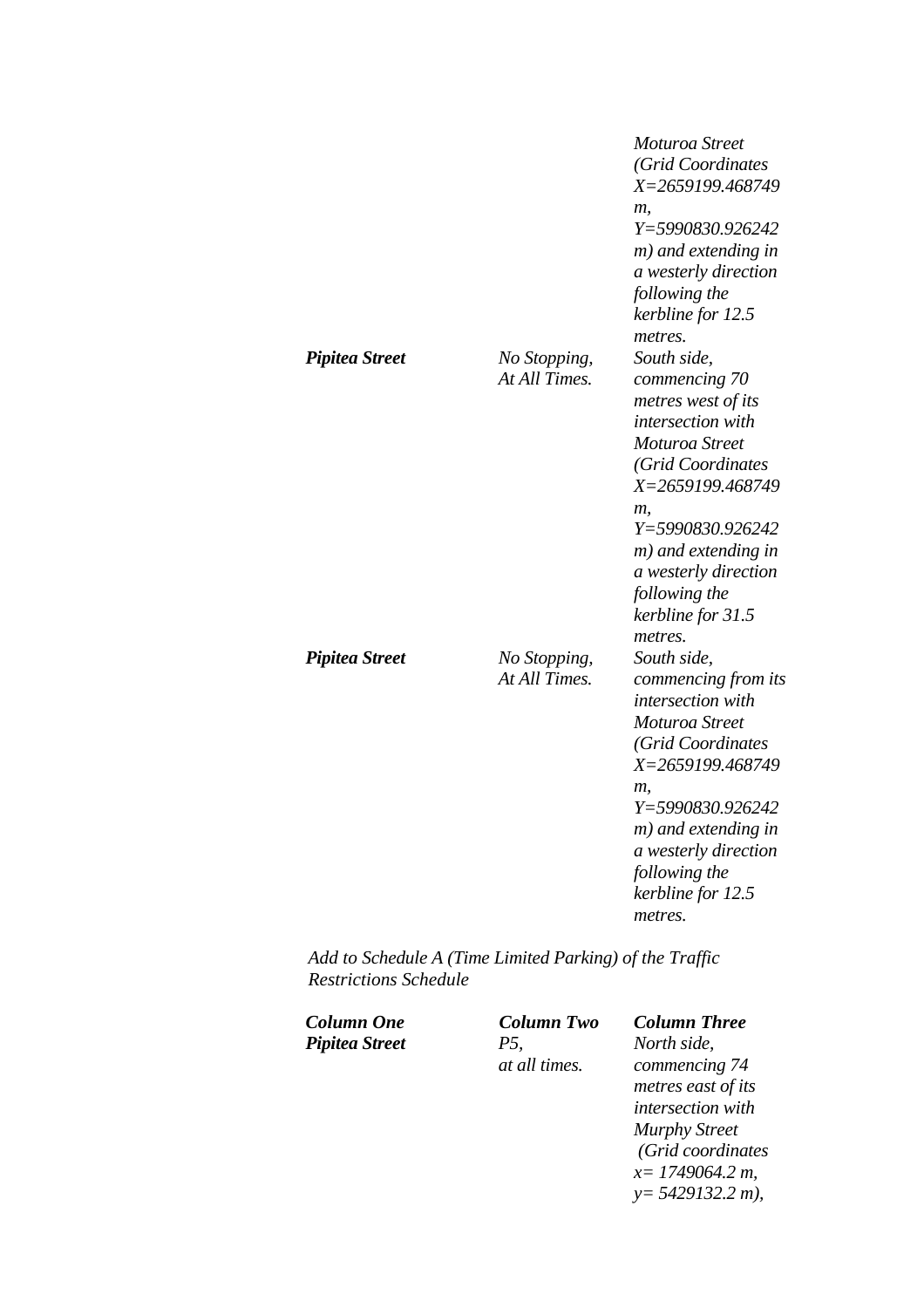|                       |                             | and extending in an<br>easterly direction<br>following the<br>northern kerbline for<br>17 metres.                                                                                                             |
|-----------------------|-----------------------------|---------------------------------------------------------------------------------------------------------------------------------------------------------------------------------------------------------------|
| <b>Pipitea Street</b> | <i>P</i> .5<br>At All Times | South side,<br>commencing 54.5<br>metres west of its<br><i>intersection with</i><br>Moturoa Street<br>(Grid coordinates<br>$x=1749178.9 m$ ,<br>$y=5429120.4$ m),<br>and extending in a<br>westerly direction |
|                       |                             | following the<br>southern kerbline for<br>17 metres.                                                                                                                                                          |

*Add to Schedule D (No Stopping Restrictions) of the Traffic Restrictions Schedule* 

| <b>Column One</b><br><b>Pipitea Street</b> | Column Two<br>No stopping,<br>at all times. | <b>Column Three</b><br>North side,<br>commencing from its<br><i>intersection</i> with<br><b>Murphy Street</b><br>(Grid coordinates<br>$x=1749064.2 m$ ,<br>$y=$ 5429132.2 m),<br>and extending in an<br>easterly direction<br>following the<br>northern kerbline for<br>74 metres.                              |
|--------------------------------------------|---------------------------------------------|-----------------------------------------------------------------------------------------------------------------------------------------------------------------------------------------------------------------------------------------------------------------------------------------------------------------|
| <b>Pipitea Street</b>                      | No stopping,<br>at all times.               | North side,<br>commencing 91<br>metres east of its<br><i>intersection with</i><br><b>Murphy Street</b><br>(Grid coordinates<br>$x=1749064.2 m$ ,<br>$y=$ 5429132.2 m),<br>and extending in an<br>easterly direction<br>following the<br>northern kerbline to<br><i>its intersection with</i><br>Moturoa Street. |
| <b>Pipitea Street</b>                      | No stopping,                                | South side,                                                                                                                                                                                                                                                                                                     |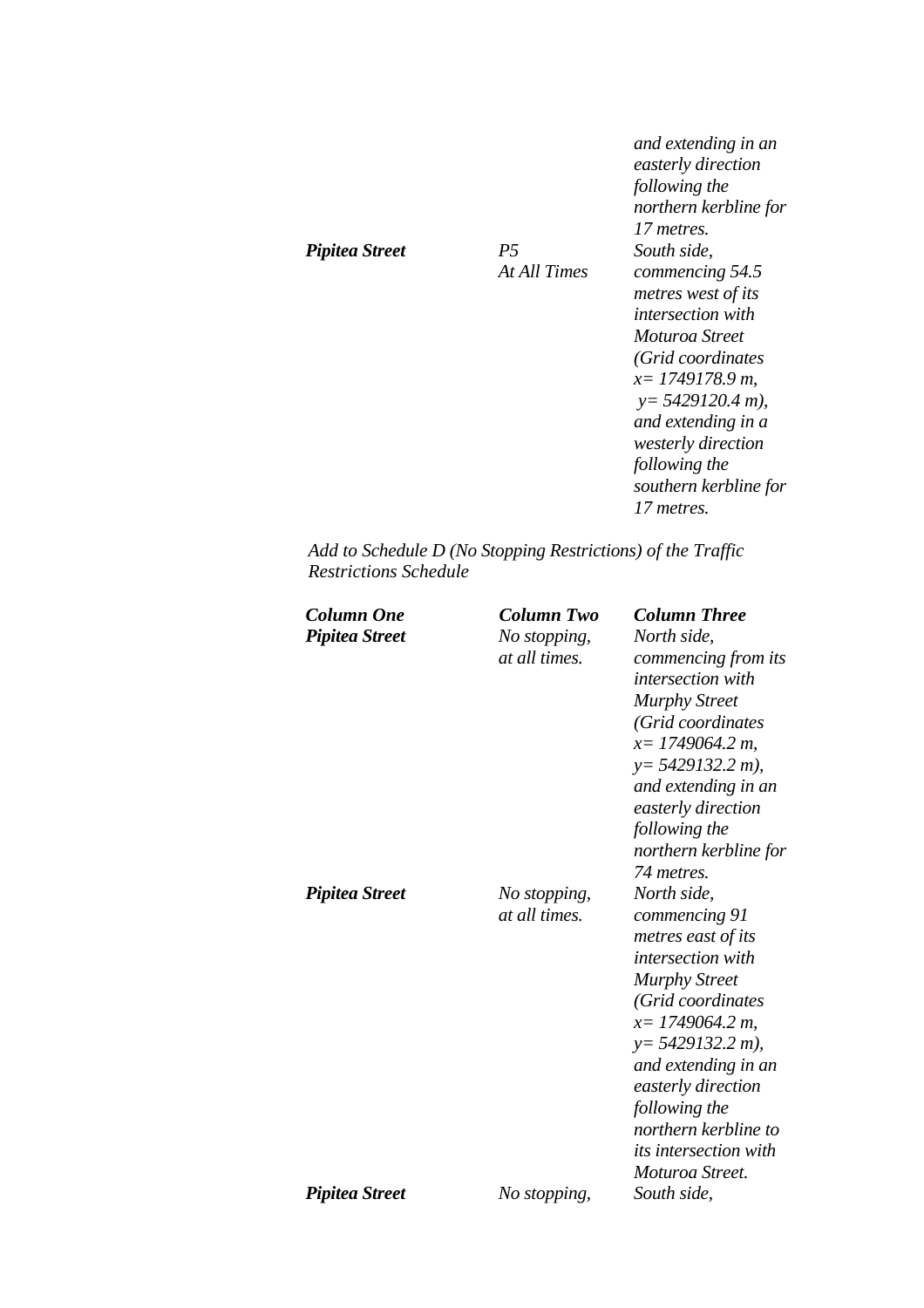|                | at all times.                 | commencing from its<br><i>intersection</i> with<br>Moturoa Street<br>(Grid coordinates<br>$x=1749064.2 m$ ,<br>$y=5429132.2 m$ ),<br>and extending in a<br>westerly direction<br>following the<br>southern kerbline for<br>54.5 metres.                                                                           |
|----------------|-------------------------------|-------------------------------------------------------------------------------------------------------------------------------------------------------------------------------------------------------------------------------------------------------------------------------------------------------------------|
| Pipitea Street | No stopping,<br>at all times. | South side,<br>commencing 71.5<br>metres west of its<br><i>intersection with</i><br>Moturoa Street<br>(Grid coordinates<br>$x=1749064.2 m$ ,<br>$y=5429132.2 m$ ,<br>and extending in a<br><i>westerly direction</i><br>following the<br>southern kerbline to<br><i>its intersection with</i><br>Mulgrave Street. |

*(i) No stopping at all times – Portland Crescent– Thorndon (TR117- 10)* 

*Delete from Schedule D (No Stopping Restrictions) of the Traffic Restrictions Schedule* 

| Portland Crescent<br>No stopping,<br>at all times. | commencing 88.5<br>metres north of its<br>western intersection<br>with<br>Hawkestone Street<br>(Grid Coordinates<br>$x=1748791.8 m$ .<br>$y=$ 5429200.6 m),<br>and extending in an<br>easterly then<br>southerly then<br><i>westerly direction</i><br>around the turning<br>area following the<br>kerbline for 36.5<br>metres. |
|----------------------------------------------------|--------------------------------------------------------------------------------------------------------------------------------------------------------------------------------------------------------------------------------------------------------------------------------------------------------------------------------|
|----------------------------------------------------|--------------------------------------------------------------------------------------------------------------------------------------------------------------------------------------------------------------------------------------------------------------------------------------------------------------------------------|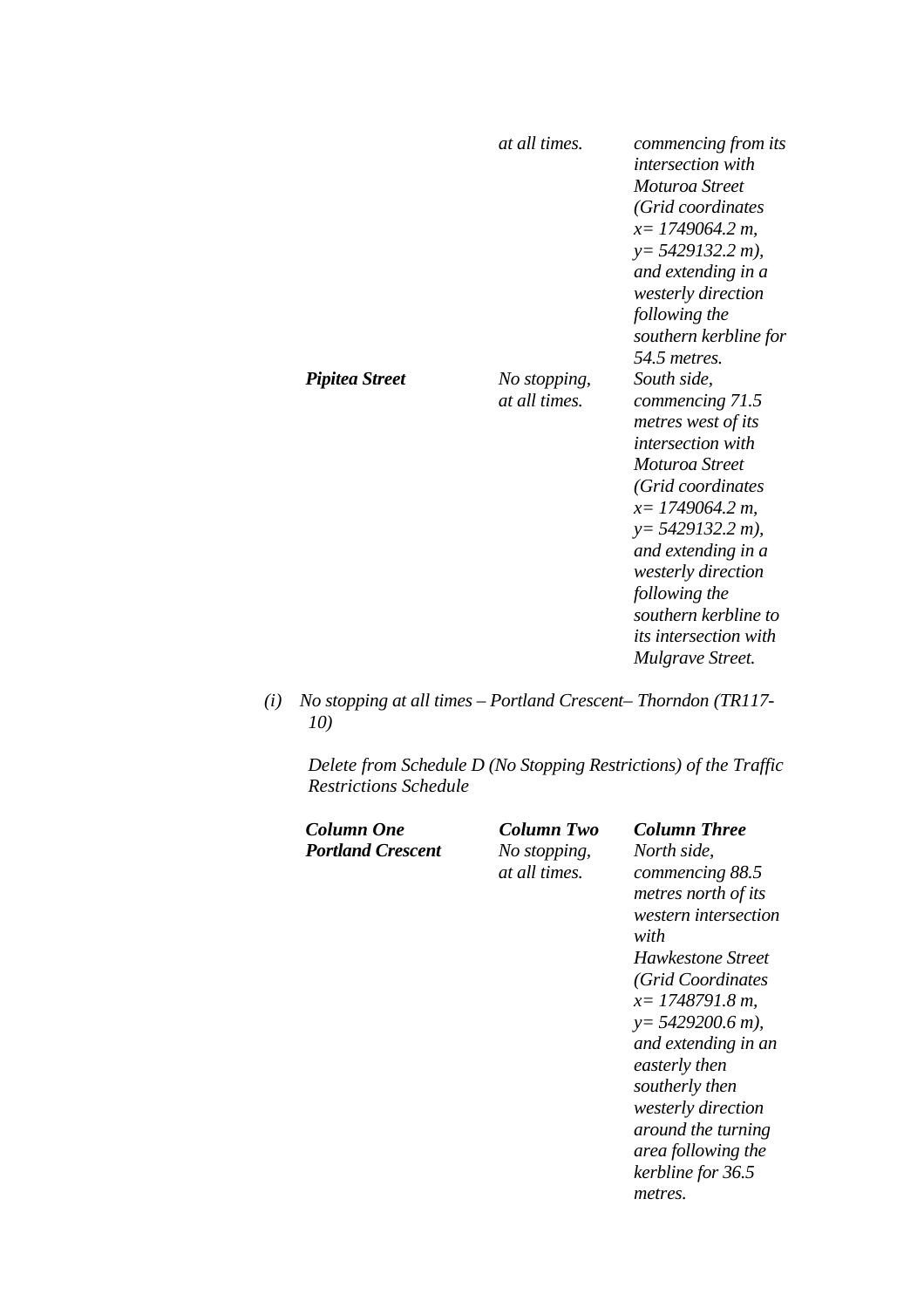*Add to Schedule D (No Stopping Restrictions) of the Traffic Restrictions Schedule* 

*Column One Column Two Column Three Portland Crescent No stopping,* 

*at all times.*

*North side, commencing 98.5 metres north of its western intersection with Hawkestone Street (Grid coordinates x= 1748791.8 m, y= 5429200.6 m), and extending in an easterly then southerly then westerly direction around the turning area following the kerbline for 26.5 metres.* 

### *(j) Resident parking – Abel Smith Street– Te Aro (TR118-10)*

*Delete from Schedule E (Residents Parking) of the Traffic Restrictions Schedule* 

*Column One Column Two Column Three Abel Smith Street* 

| Column Two            | Column Three             |
|-----------------------|--------------------------|
| Resident              | Northeast side,          |
| Parking -             | commencing 6.5           |
| Displaying an         | metres west of its       |
| Authorised            | <i>intersection with</i> |
| Resident              | Victoria Street (Grid    |
| Vehicle               | Coordinates              |
| <b>Parking Permit</b> | X=2658384.495647         |
| Only,                 | т.                       |
| Monday to             | Y=5988633.679337         |
| Friday 8:00am         | m) and extending in      |
| $-6:00$ pm.           | a north-westerly         |
|                       | direction following      |
|                       | the kerbline for 12.5    |
|                       | metres.                  |

*Delete from Schedule A (Time Limited Parking) of the Traffic Restrictions Schedule* 

*Column One Column Two Column Three Abel Smith Street P60, Monday* 

*to Saturday* 

*Northeast side, commencing 19*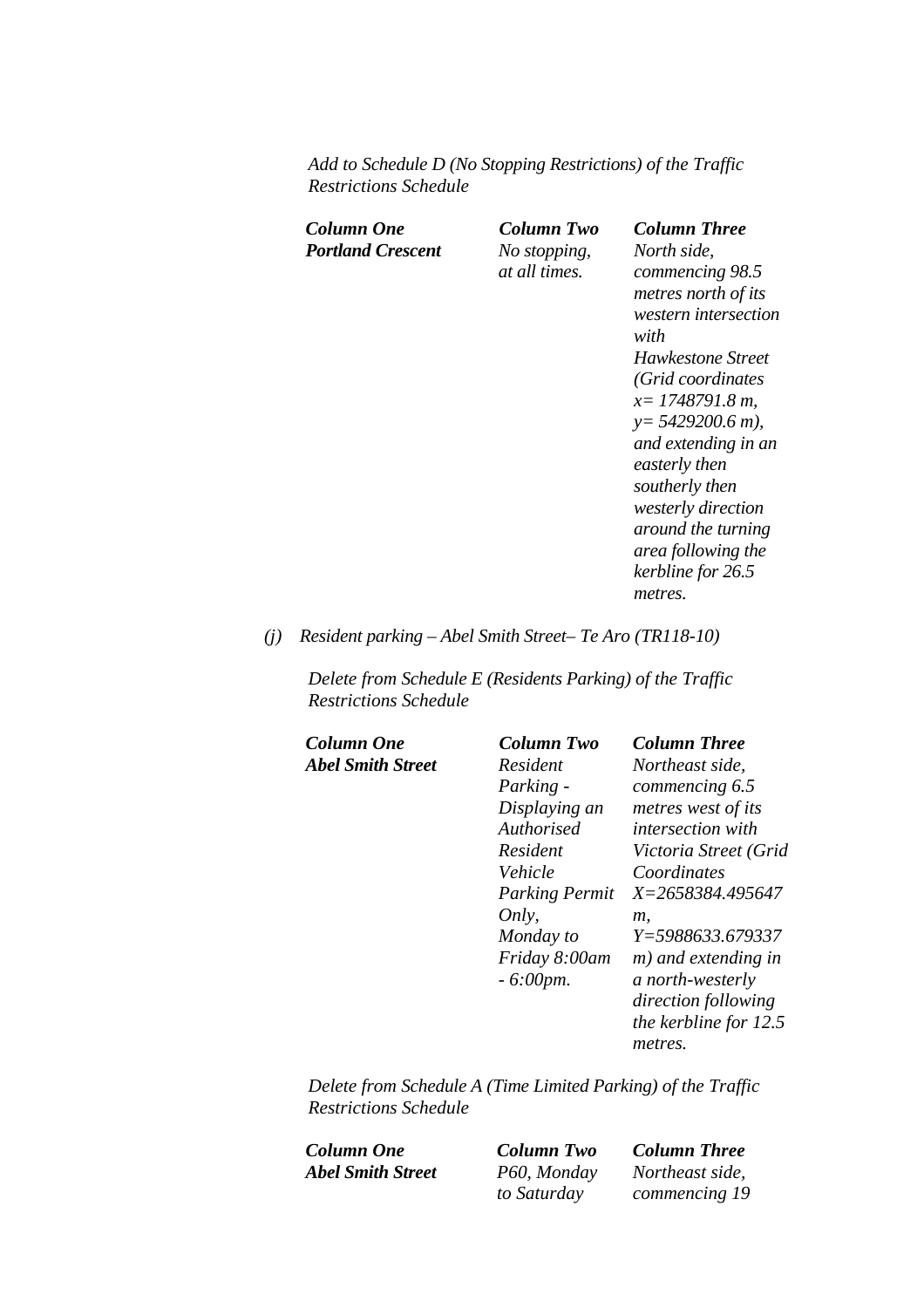*8:00am - 6:00pm. metres west of its intersection with Victoria Street (Grid Coordinates X=2658384.495647 m, Y=5988633.679337 m) and extending in a north-westerly direction following the kerbline for 8 metres.* 

*Add to Schedule E (Residents Parking) of the Traffic Restrictions Schedule* 

| Column One        |  |
|-------------------|--|
| Abel Smith Street |  |

| Column One        | Column Two            | <b>Column Three</b>      |
|-------------------|-----------------------|--------------------------|
| Abel Smith Street | Resident              | Northeast side,          |
|                   | <i>parking -</i>      | commencing 6.5           |
|                   | displaying an         | metres west of its       |
|                   | authorised            | <i>intersection with</i> |
|                   | resident vehicle      | Victoria Street (Grid    |
|                   | <i>parking permit</i> | coordinates $x=$         |
|                   | only,                 | $1748362.9 m$ , y=       |
|                   | at all times.         | 5426921.6 m), and        |
|                   |                       | extending in a           |
|                   |                       | north-westerly           |
|                   |                       | direction following      |
|                   |                       | the kerbline for 20.5    |
|                   |                       | metres.                  |
|                   |                       |                          |

*(k) Metered parking – Victoria Street – Te Aro (TR119-10)* 

*Delete from Schedule F (Metered Parking) of the Traffic Restrictions Schedule* 

| <b>Column One</b> | Column  |
|-------------------|---------|
| Victoria Street   | Metered |

| Column One      | <b>Column Two</b>    | <b>Column Three</b>              |
|-----------------|----------------------|----------------------------------|
| Victoria Street | Metered              | East side, commencing            |
|                 | parking, P120        | 40.5 metres south of its         |
|                 | Maximum,             | <i>intersection with Dixon</i>   |
|                 | Monday to            | <b>Street (Grid coordinates)</b> |
|                 | Thursday             | $x=$ 1748645.9 m, y=             |
|                 | $8:00$ am -          | 5427377.5 m), and                |
|                 | 6:00pm, Friday       | extending in a southerly         |
|                 | $8:00$ am -          | direction following the          |
|                 | 8:00pm,              | kerbline for 1.5 metres.         |
|                 | Saturday and         | $(1$ parallel carpark)           |
|                 | Sunday 8:00 -        |                                  |
|                 | $6:00 \, \text{pm}.$ |                                  |